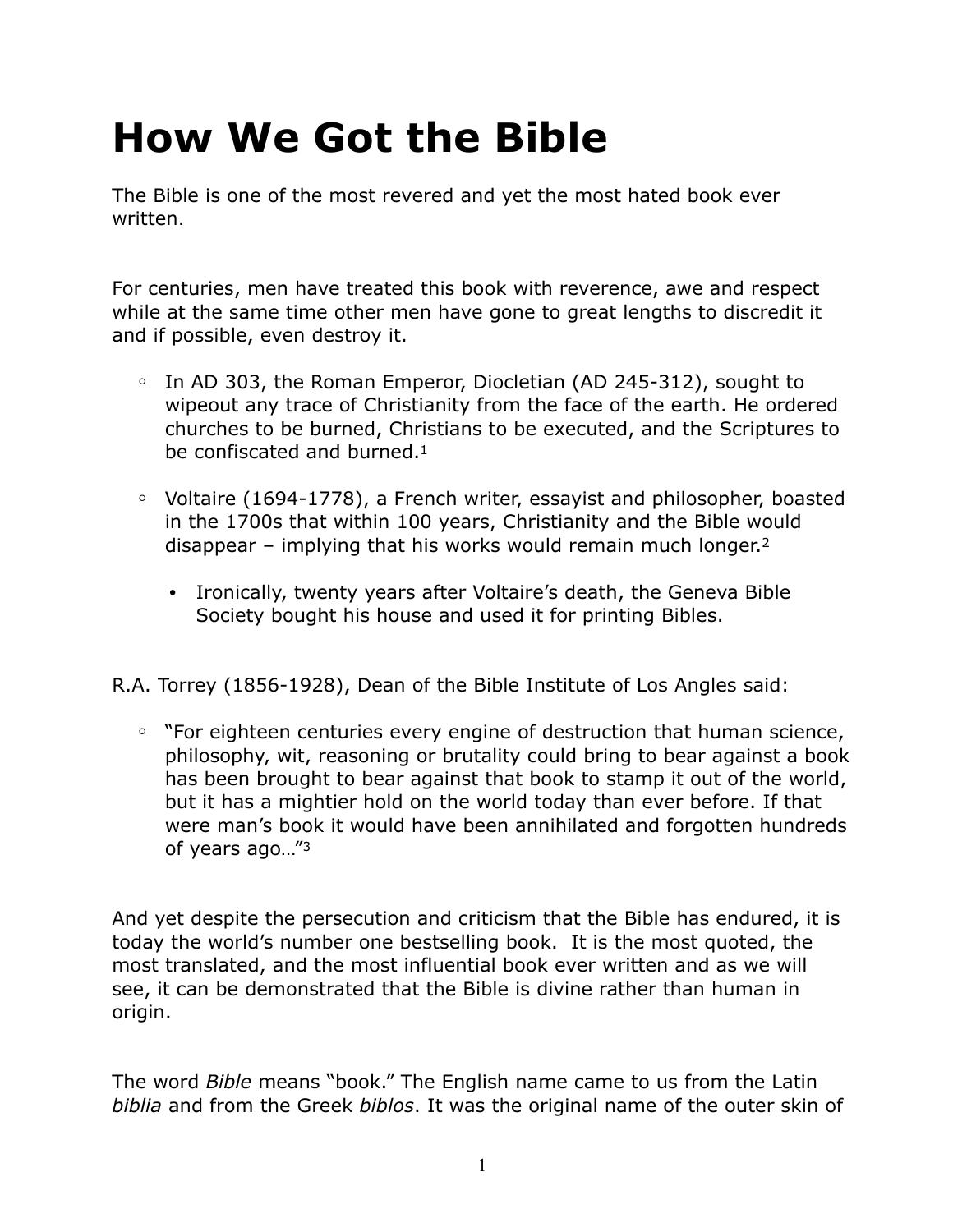the papyrus reed that people used to write upon in antiquity times and around the second century AD, the word was used by Christians to describe their sacred writings.

The Bible is made up of 66 separate books and letters, 39 Old Testament and 27 New Testament.

These two major parts, the Old Testament and the New Testament, could better be called *covenants* since they are taken from the Hebrew and Greek words that mean "a compact or agreement between two parties."

The Old Testament or Covenant is what is referred to as a *Suzerain-Vassal* covenant. This is when a great king [a suzerain] ruled over and demanded loyalty from a subject king [a vassal] and an example of this "conditional" covenant is the Mosaic or Sinaitic Covenant as seen in the following verse:

**◦** Exodus 19:5 says, "Now if you obey me fully and keep my covenant, then out of all the nations you will be my treasured possession."

The New Testament or Covenant is what is referred to as a *Royal Grant* covenant. An example is when love and forgiveness is offered unconditionally to a subject or heir as seen in the following verses:

**◦** Jeremiah 31:31-34 says, "'Behold, the days are coming,' says the LORD, 'when I will make a new covenant with the house of Israel and with the house of Judah – not according to the covenant I made with their fathers…For I will forgive their iniquity, and their sin I will remember no more.'"

It's important to remember that for there to be a testament or covenant, something or someone has to die to cover our sins.

- **◦** Hebrews 9:16-17 says, "For where there is a testament, there must also of necessity be the death of the testator. For a testament is in force after men are dead, since it has no power at all while the testator lives."
	- **•** The Old Testament was validated with the death and blood of sacrificial animals.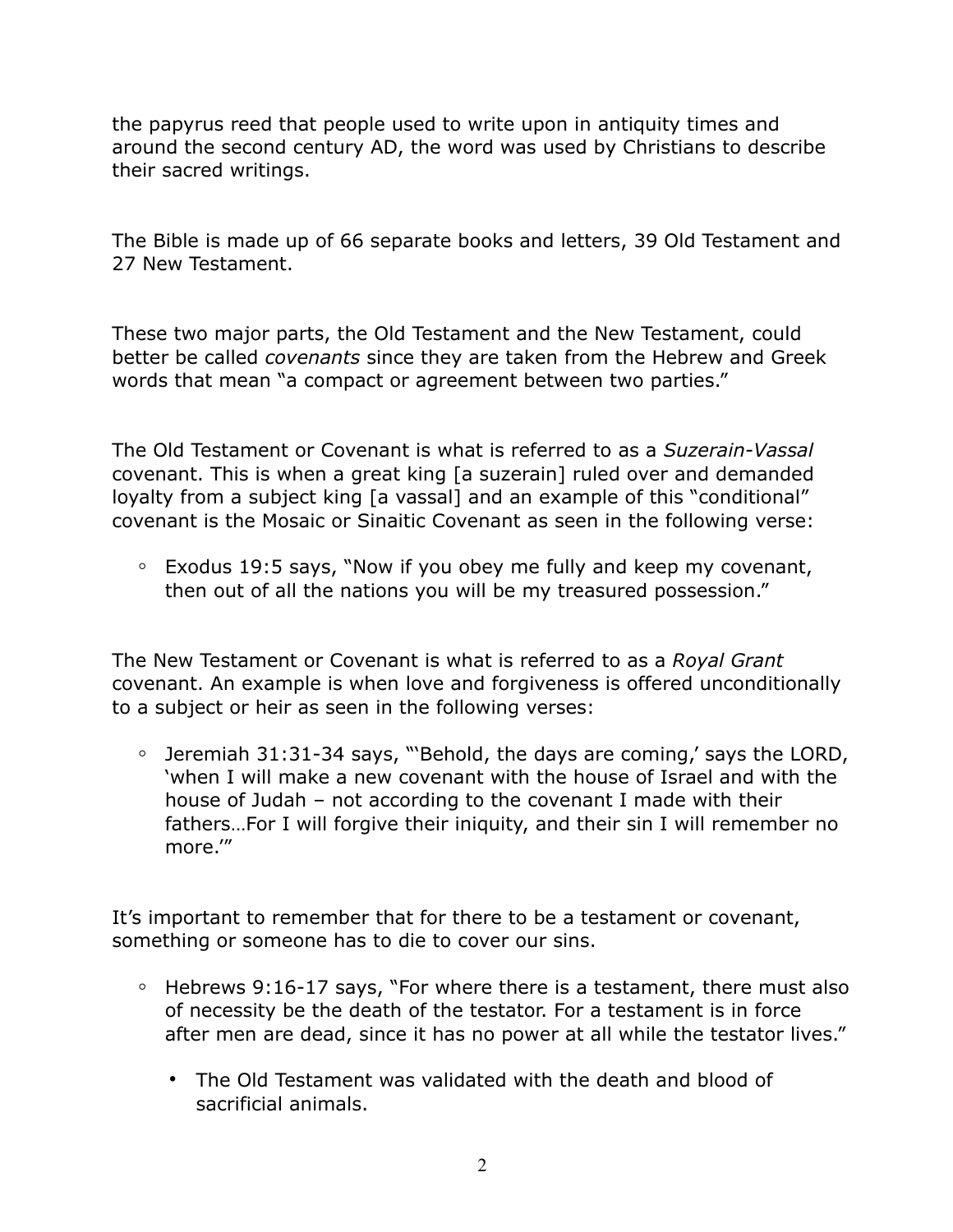**•** The New Testament was validated with the death and blood of Jesus Christ, the Son of God.

This is one reason why "The Book of Mormon – Another Testament of Jesus Christ" is invalid. Who died for it? Someone has to die for it to be valid.

The Bible was written across a time span of approximately 1,600 years, by more than 40 different people with varying educations, backgrounds and occupations. For example:

- **◦** David was a king.
- **◦** Moses and Hosea were shepherds.
- **◦** Joshua was a military general.
- **◦** Isaiah, Ezekiel and Jeremiah were prophets.
- **◦** Daniel was a prime minister.
- **◦** Luke was a doctor.
- **◦** Peter and John were fishermen.

The Bible was written on three different continents, Africa, Asia and Europe in three different languages, Hebrew, Greek and Aramaic.

Yet, in spite of the diversity of the people writing over a span of 1,600 years from different cultures, occupations, continents and languages, the Bible has one consistent message applicable not only for the time in which it was written but also for today.

Imagine if we were to look at a Medical Dictionary that spanned just 500 years over three continents and written by 40 different individuals; the variations we would find would be enormous. In Africa, we might read of witch doctors using spells to relieve pain, in Europe we might read of leaches and blood lettings to relieve the same symptoms while somewhere else, surgery would be the required medical procedure.

My point is this, the Bible is the Word of God, it is consistent and without contradictions and the original autographs are essentially the same today, as we will see, as when they were written by the original authors.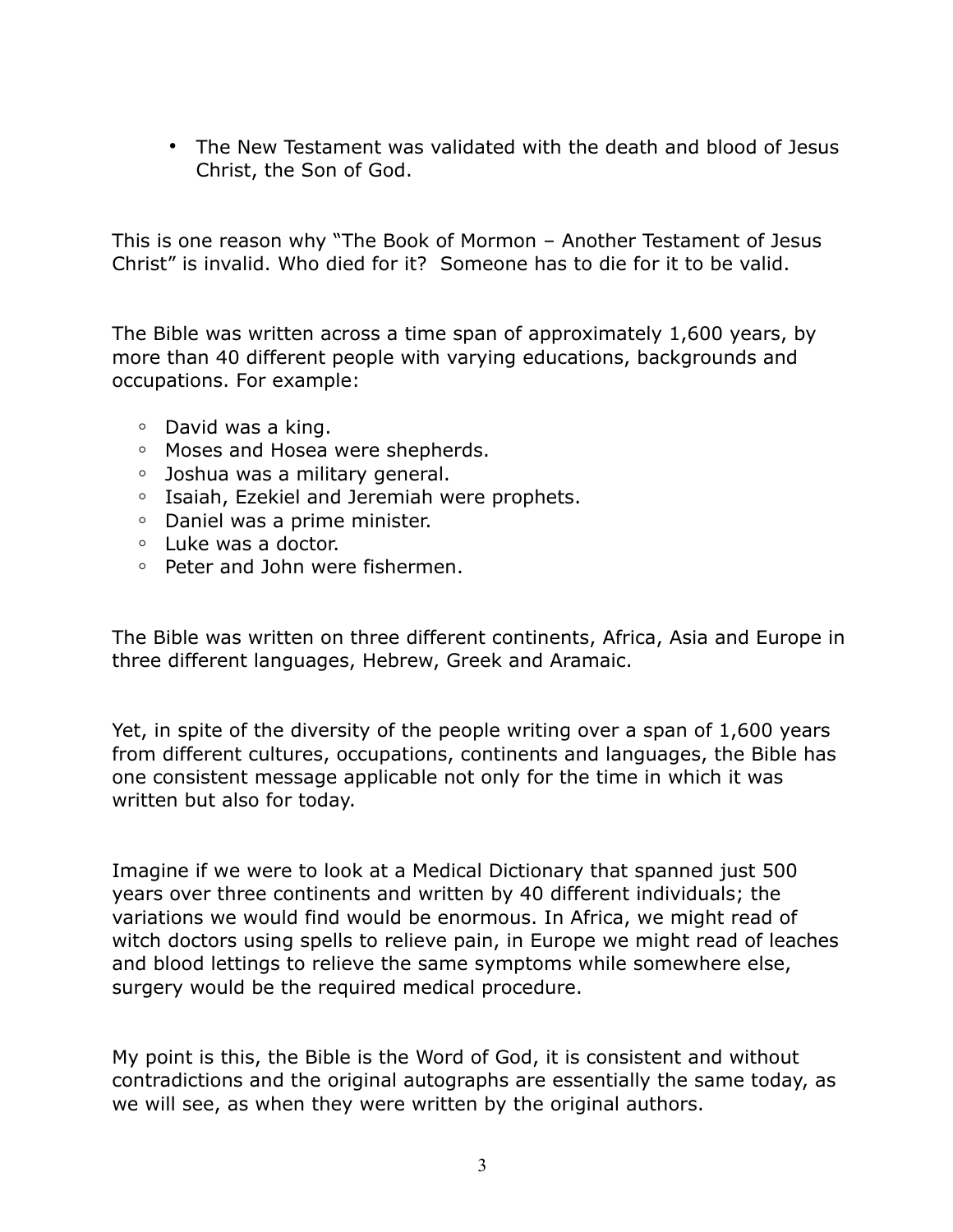# **What the Bible is About**

The Bible has one consistent message from Genesis to Revelation and that is God's message of love, grace, mercy, salvation and redemption in the person of His Son, Jesus Christ.

- **◦** Jesus Christ testified that He is the theme of the Bible in John 5:39, 46-47 – "You search the Scriptures, for in them you think you have eternal life; and these are they which testify of Me…For if you believed Moses, you would believe Me; for he wrote about Me. But if you do not believe his writings, how will you believe My words?"
- **◦** In Luke 24:27, Jesus says, "And beginning at Moses and all the Prophets, He expounded to them in all the Scriptures the things concerning Himself."
- **◦** And in Luke 24:44, Jesus "said to them, 'These are the words which I spoke to you while I was still with you, that all things must be fulfilled which were written in the Law of Moses and the Prophets and the Psalms concerning Me.'"
- **◦** In Matthew 5:17 Jesus says, "Do not think that I came to destroy the Law or the Prophets. I did not come to destroy but to fulfill."
- **◦** And again in Hebrews 10:7, Jesus affirmed Himself to be the theme of the Old Testament, "Then I said, 'Behold I have come – In the volume of the book it is written of Me – to do Your will, O God.'"

As Josh McDowell explains: 4

- **◦** The Old Testament is the preparation (Isaiah 40:3)
- **◦** The Gospels are the manifestation (John 1:29)
- **◦** The Book of Acts is the propagation (Acts 1:8)
- **◦** The Epistles give the explanation (Colossians 1:27)
- **◦** And the Book of Revelation is the consummation (Revelation 1:7)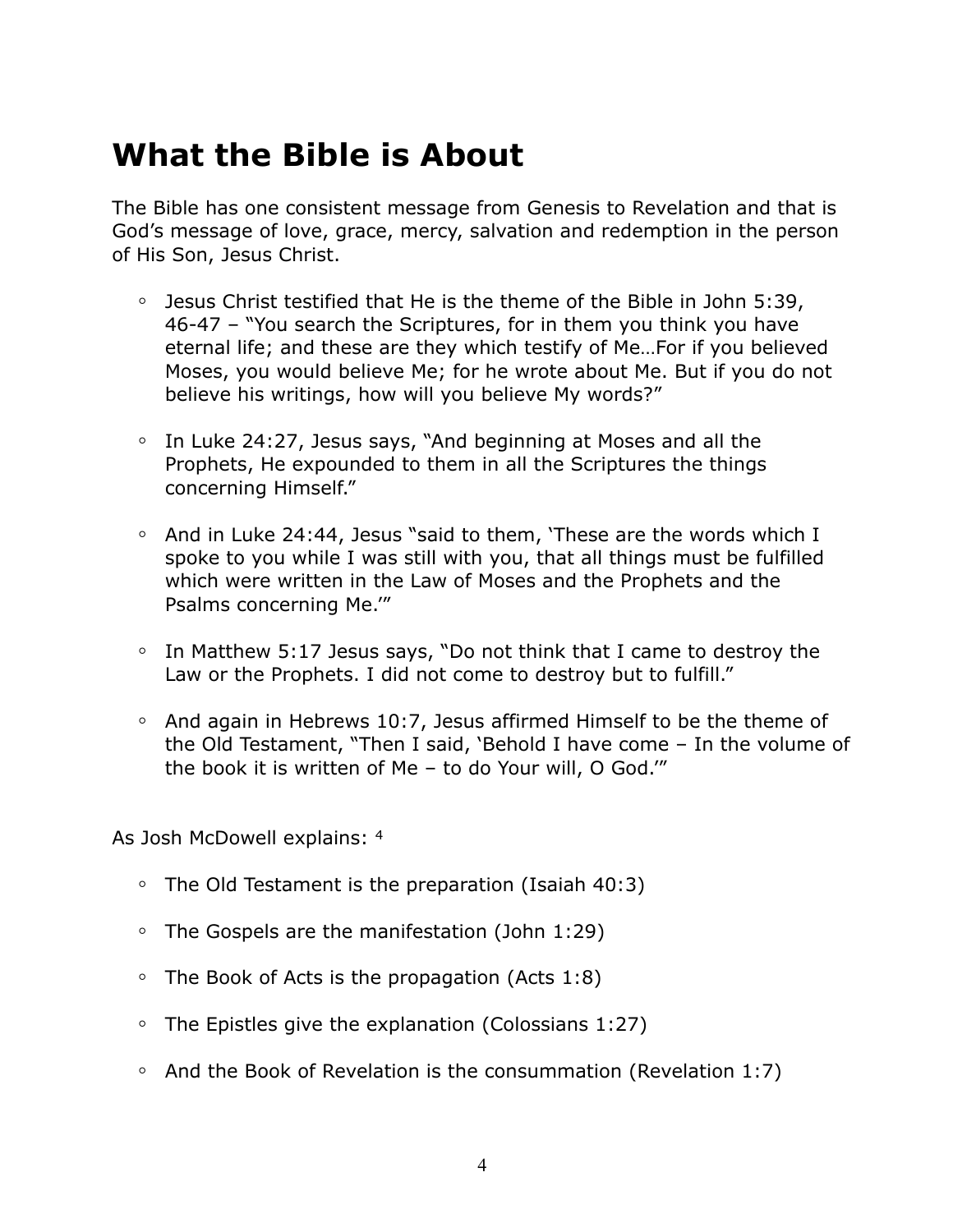The Bible is all about Jesus. The Old Testament points forward to Jesus and the New Testament is about Jesus. The Bible is His-story.

# **The Bible – Inspired Word of God**

In 2 Timothy 3:16-17 we read, "All scripture is given by inspiration of God, and is profitable for doctrine, for reproof, for correction, for instruction in righteousness, that the man of God may be complete, thoroughly equipped for every good work."

- **◦** *by inspiration of God* [Greek: *theopneustos*] literally means *breathed out by God* or simply *God-breathed*.
- **◦** profitable for doctrine This means that *all scripture* is profitable for knowing what is right.
- **◦** profitable for reproof This means that *all scripture* is profitable for knowing what is wrong.
- **◦** profitable for correction This means that *all scripture* is profitable in how to get right.
- **◦** profitable for instruction This means that *all scripture* is profitable in how to stay right.

Also, the Bible was given once.

Jude 1:3 tells us, "I found it necessary to write to you exhorting you to contend earnestly for the faith which was once for all delivered to the saints."

- **◦** Notice the "definite article" (i.e., *the*) in front of the word faith. It means the "one and only faith."
- **◦** The word *once* [Greek: *hapax*] means "one (or a single) time."

### **Old Testament Inspiration**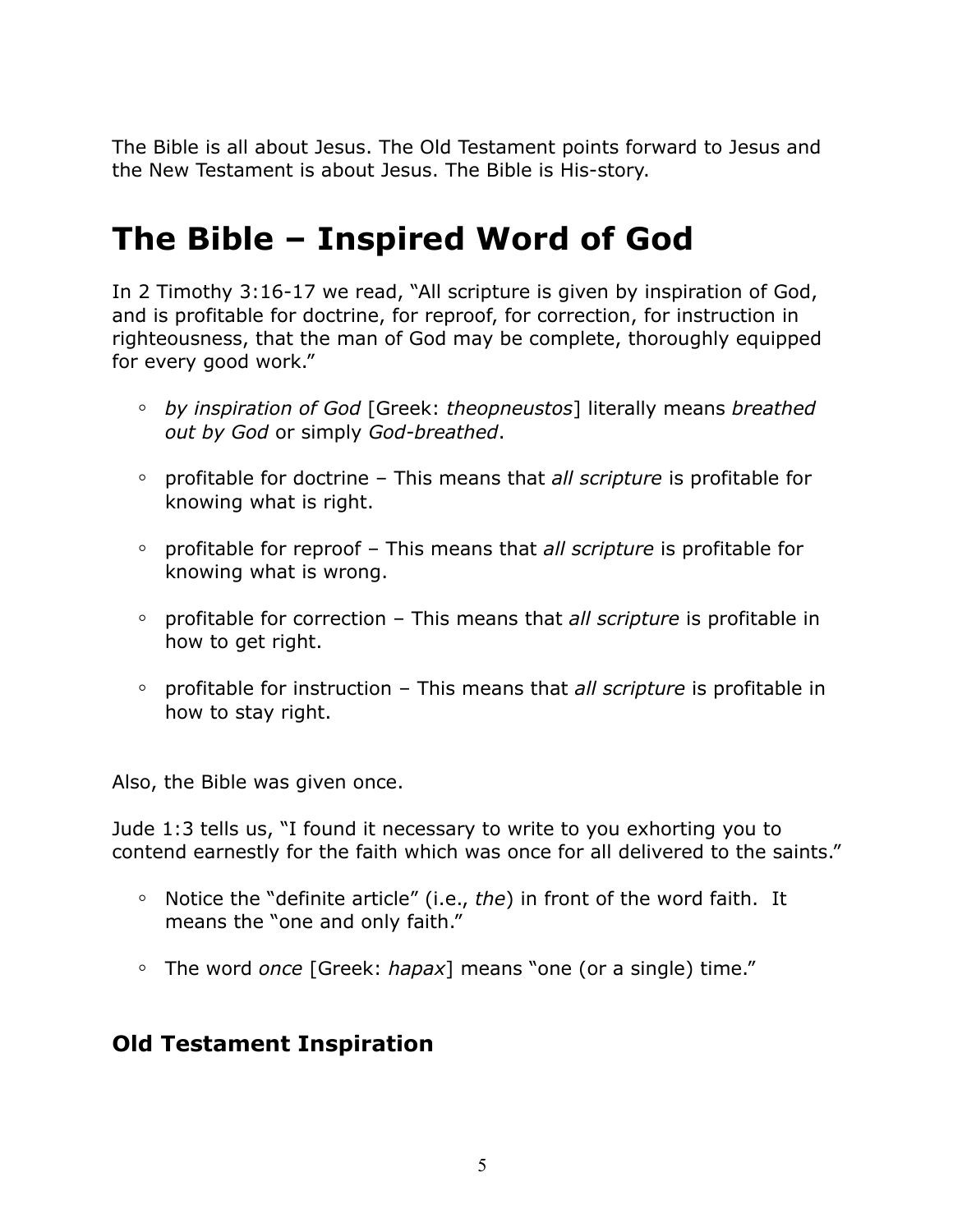We can see two methods of determining that the Old Testament is the inspired word of God.

- 1. Old Testament claims of Inspiration.
- 2. Old Testament claims of Inspiration found in the New Testament.

First, Old Testament claims of inspiration begin with the prophet of God who was the mouthpiece of God. He was the one who declared what God had disclosed to Him.

We can see various descriptions of a prophet of God in the following verses when he's called…

- **◦** "man of God" (1 Kings 12:22)
- **◦** "servant" (1 Kings 14:18)
- **◦** "messenger" (Isaiah 42:19)
- **◦** "seer" (Isaiah 30:10)
- **◦** "spiritual man" (Hosea 9:7)
- **◦** "watchman" (Ezekiel 3:17)

And these men of God wrote down what God had told them:

- **◦** Exodus 24:4 says that Moses "wrote all the words of the LORD."
- **◦** Deuteronomy 31:24-26 says that Moses' Law was written in a book.
- **◦** Joshua 1:8 says, "This *Book* of the Law shall not depart from your mouth."
- **◦** Joshua 24:26 says that he also "wrote in the *Book* of the Law of God."
- **◦** Jeremiah 36:28 says to "take another *scroll* and write on it all the former words that were in the first *scroll*."
- **◦** In Isaiah 8:1, he was commanded to "Take…a large *tablet* and write upon it"
- **◦** God told Habakkuk, "Write the vision; make it plain upon *tablets*, so he may run who reads it."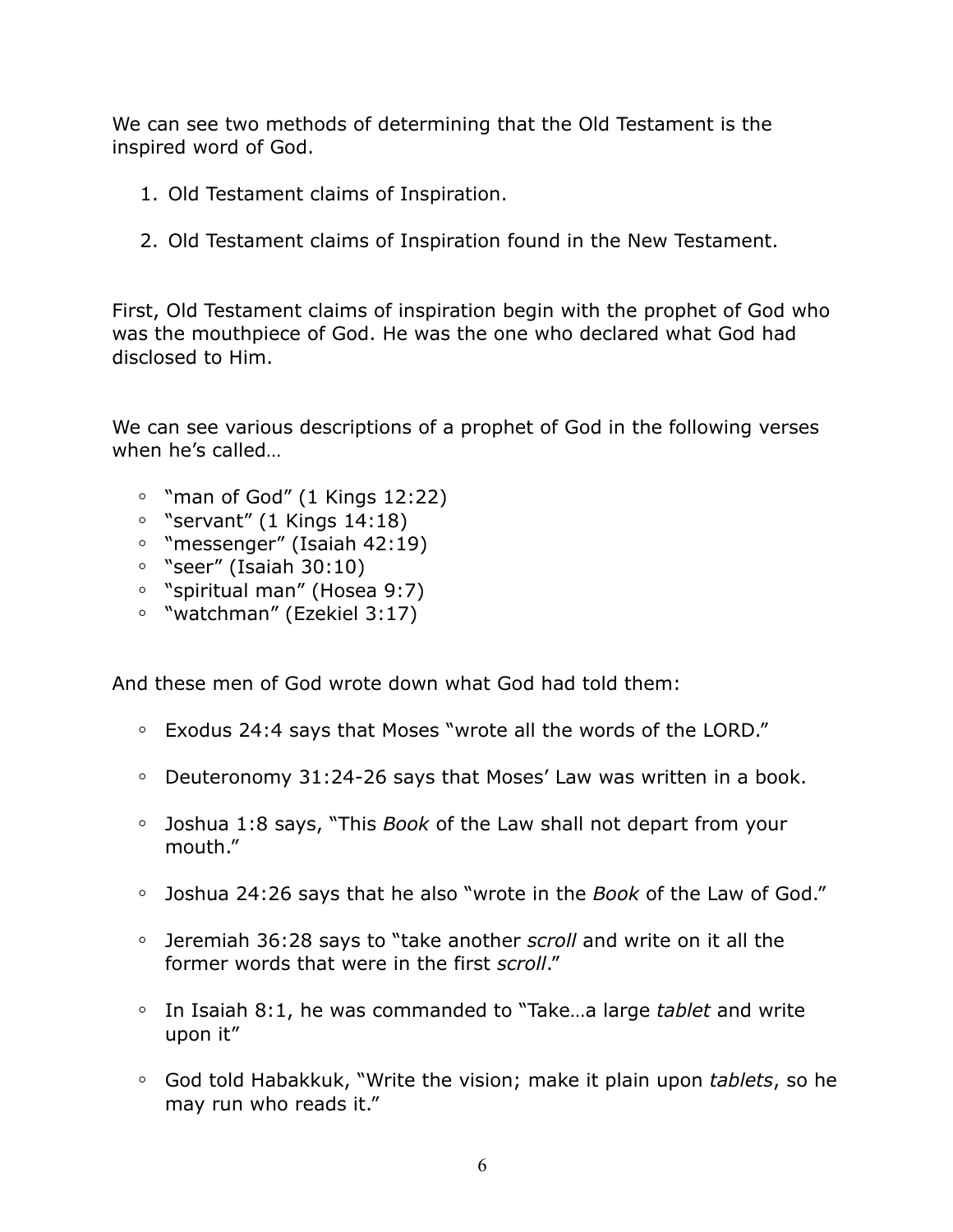All the traditional authors of the Old Testament are designated prophet by either title or function.5

And thus, around 2,000 times we read of the men of God stating, "God said…" or "Thus says the LORD…"

Second, New Testament Claims of Inspiration of the Old Testament as determined by Jesus and the apostles referring to and quoting from the Old Testament.

Remember, Jesus was Jewish and when He refers to the *Scripture*s, He's referring to the Old Testament.

Jesus claimed Scripture as His authority for…

- **◦** cleansing the temple (Mark 11:17)
- **◦** rebuking the tradition of the Pharisees (Matthew 15:3, 4)
- **◦** settling doctrinal disputes (Matthew 22:29)
- **◦** and in Matthew 4:4, 7, 10 Jesus rebuked the devil 3 times by responding, "It is *written*...It is *written*…It is *written*"
- **◦** Jesus said in John 10:35, "The Scripture cannot be broken."
- **◦** Jesus also said that, "Everything written…must be fulfilled" in Luke 24:44.
- **◦** He also said that, "It is easier for heaven and earth to pass away than for one dot of the law to become void" in Luke 16:17.

Jesus often spoke on the authority that the Old Testament was inspired and gives final authority on all matters.

For example: 6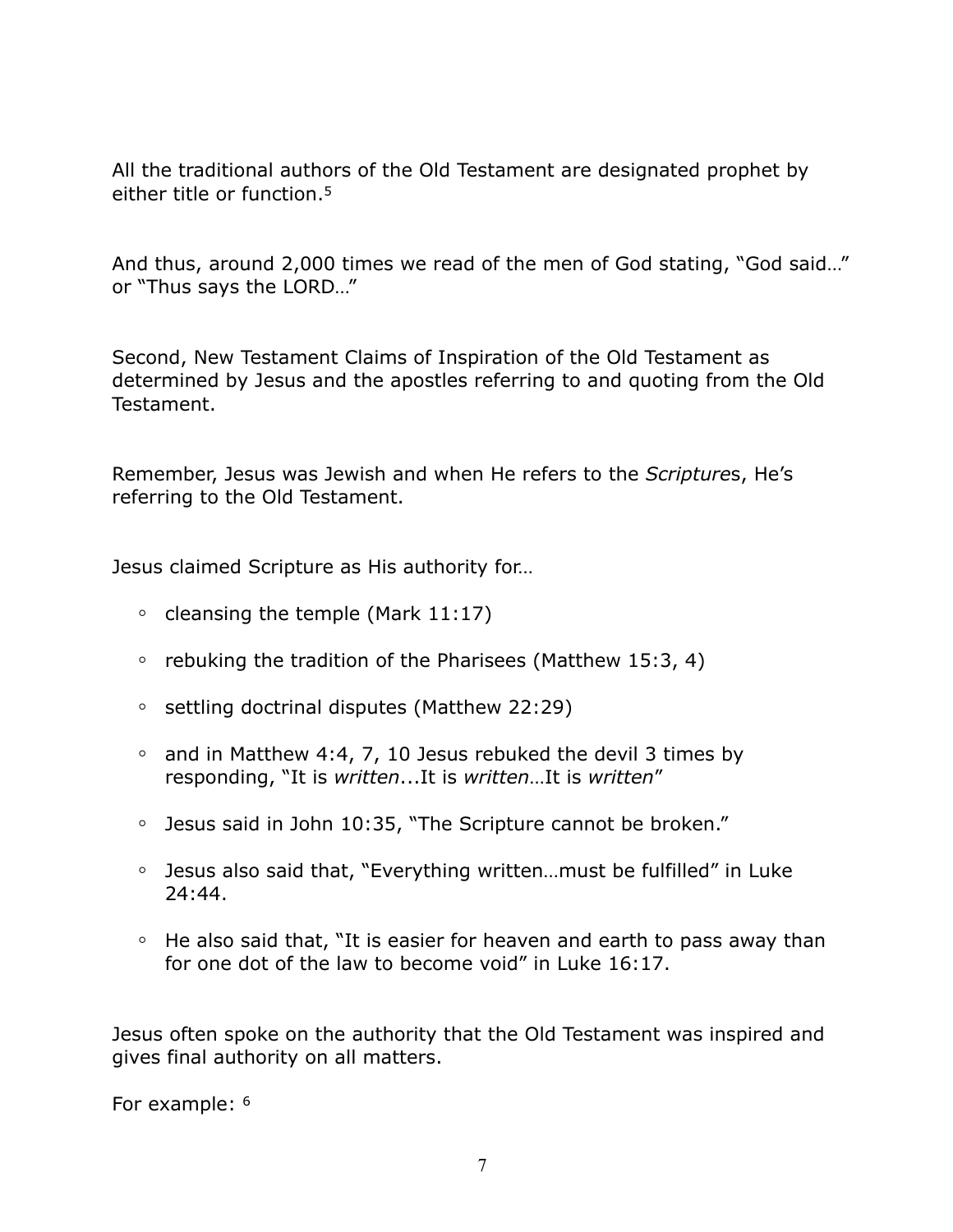- **◦** Jesus refers to Scripture as an authority 56 times.
- **◦** Jesus quotes directly from Scripture, implying even that specific words are from God, more than 81 times.

Not only can we see that Jesus knew Scripture was authoritative but we can also see the inspiration of…

- **◦** The *whole* Old Testament:
	- **•** The apostle Paul "reasoned with them from the *Scriptures*" (Acts 17:2).
	- **•** Paul also "vigorously refuted…showing from the *Scriptures* that Jesus is the Christ" (Acts 18:28).
	- **•** The Bereans "searched the *Scriptures* daily" (Acts 17:11).
	- **•** John 10:35 uses the "the word of God" as a synonym for the Scriptures.
- **◦** The *sections* of the Old Testament:
	- **•** The *Law* (the first five books of the O.T.) is referred to in Matthew 12:5; Acts 13:39; Hebrews 10:28.
	- **•** The *Prophets* (the second half of the O.T.) is referred to in John 1:45; Luke 18:31; Matthew 26:56 and Acts 7:42.
	- **•** The *Writings* (Jesus refers to "The law of Moses, and the prophets, and the psalms.") in Luke 24:44.
- **◦** And *specific books* of the Old Testament:
	- **•** 18 of the 22 books in the Jewish canon are cited as authoritative in the New Testament with the rest having references or referential support in the New Testament.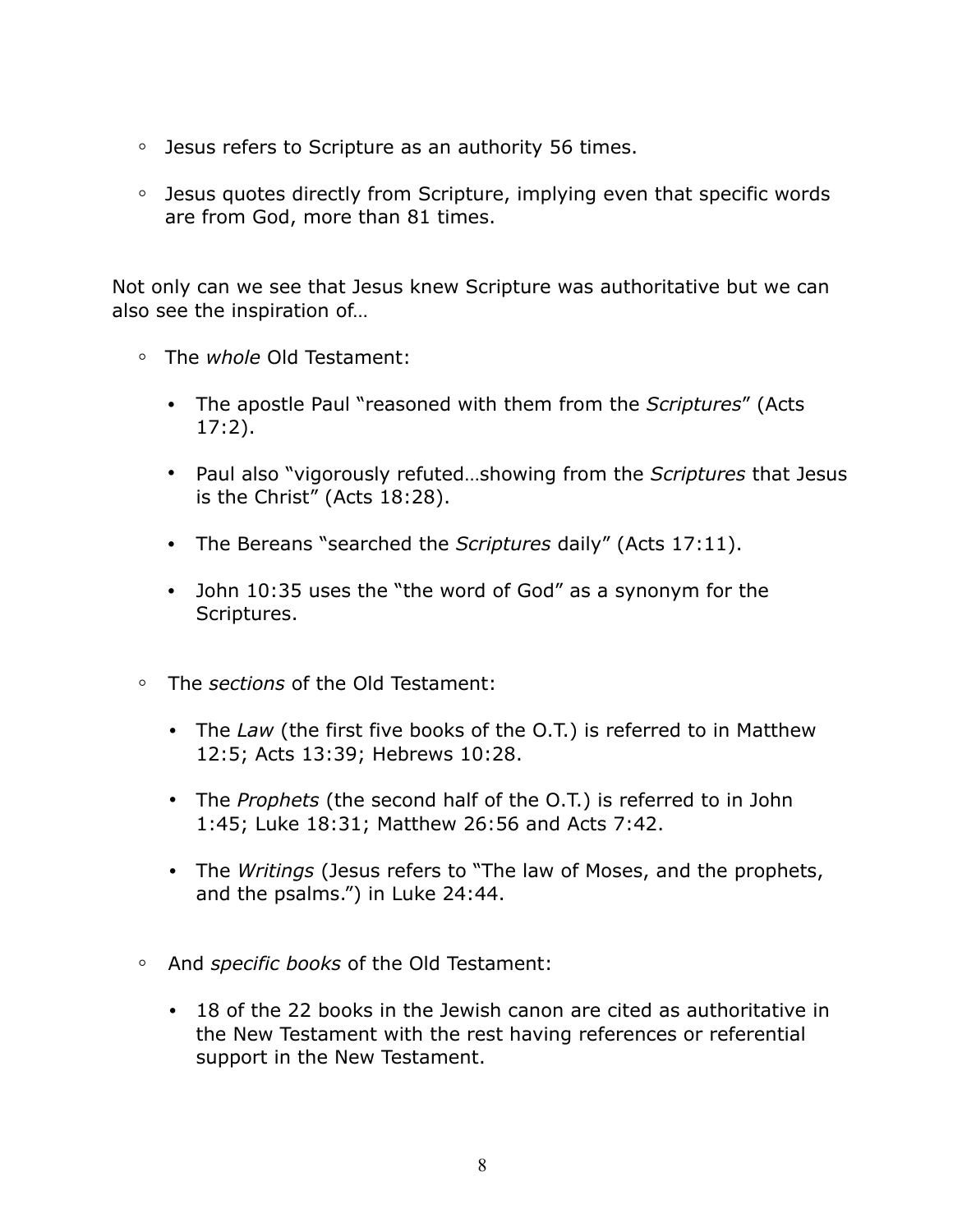### **New Testament Inspiration**

As Norman Geisler and William Nix explain New Testament inspiration:

"The apostles and prophets of the New Testament did not hesitate to classify their writings as inspired along with the Old Testament. Their books were revered, collected, and circulated in the early church as sacred scripture. What Jesus claimed about the Old Testament inspiration He also promised His disciples for the New [Testament]."7

There are two basic claims of inspiration regarding the New Testament:

- 1. Jesus' promise that He would guide the apostles by His Holy Spirit into remembrance and teaching truth to establish His church.
- 2. The fulfillment of Jesus' promises by the writing of the New Testament.
	- **◦** Christ's Promise About Inspiration He gave the Holy Spirit:
		- **•** When sending out the twelve in Matthew 10:19-20, Jesus says, "For what you are to say will be given to you in that hour; for it is not you who speak, but the *Spirit of your Father* speaking through you." (emphasis added)
		- **•** When predicting the temples destruction in Mark 13:11, Jesus reaffirmed, "But say whatever is given you in that hour, for it is not you who speak, *but the Holy Spirit*." (emphasis added)
		- **•** In John 14:26, Jesus told his disciples, "But the Counselor, the Holy Spirit, whom the Father will send in My name, He will teach you all things, and bring to remembrance all that I have said to you."
		- **•** In Matthew 28:19-20 Jesus commissioned His disciples to "make disciples of all nations…*teaching* them to observe *all I have commanded you*." (emphasis added)

Again, Jesus promised that the apostle's teachings would be truth filled and Spirit lead.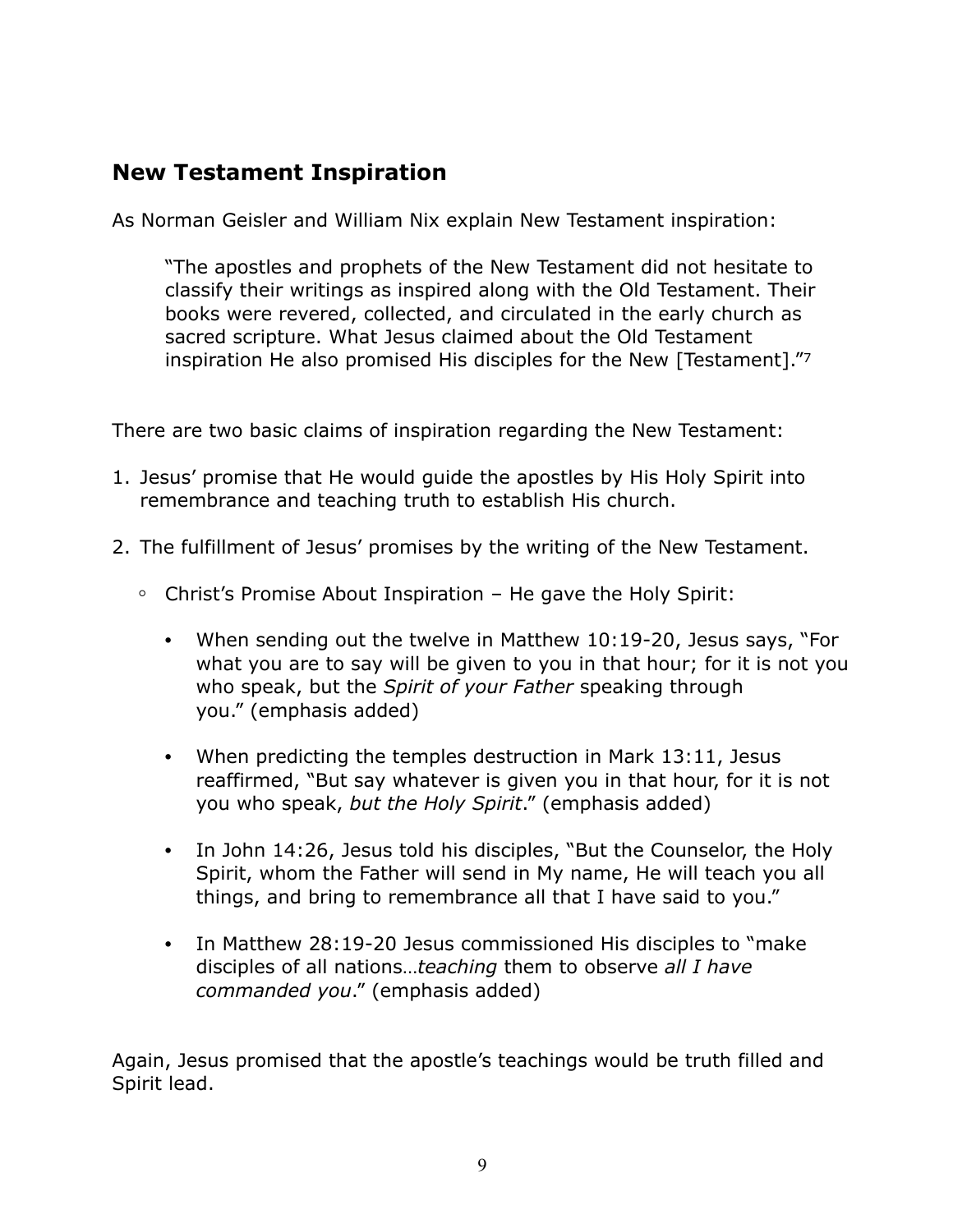- **◦** Continued Claims of Christ's Teachings after Jesus:
	- **•** In Acts 1:1, Luke says that he recorded the things that "Jesus began to both do and to teach." And that these were accurate accounts in Luke 1:3-4.
	- **•** In fact, the early church was characterized by "the apostle's teachings" in Acts 2:42.
	- **•** Even Paul says his teachings are based on revelation from God:
		- Galatians  $1:11-12$  says, "But I make known to you, brethren, that the gospel which was preached by me is not according to man… but it came through the revelation of Jesus Christ."
	- **•** Ephesians 2:20; 3:5 says that the New Testament church was "built on the foundation of the apostles and prophets, Jesus Christ Himself being the chief cornerstone…as it has now been revealed by the Spirit to His holy apostles and prophets."
	- **•** In 2 Peter 3:16, Peter classes Paul's other epistles along with "the rest of the Scriptures."
	- **•** In 1 Timothy 5:18, Paul quotes Luke's gospel (Luke 10:7) calling it "Scripture."
	- **•** Paul gives his own writings equal authority with "Scripture."
		- $\blacksquare$  1 Timothy 4:11, 13 says, "These things [speaking of the things he just taught] command and teach…give attention to reading, to exhortation, to doctrine."
	- **•** In Titus, Paul exhorts to "Speak these things, exhort, and rebuke with all authority."
	- **•** Revelation 1:1 states, "The Revelation of Jesus Christ, which God gave"
		- **.** In fact, no book claims to have divine inspiration more than Revelation with the warning not to tamper with its contents or else face divine judgment (Revelation 22:18, 19).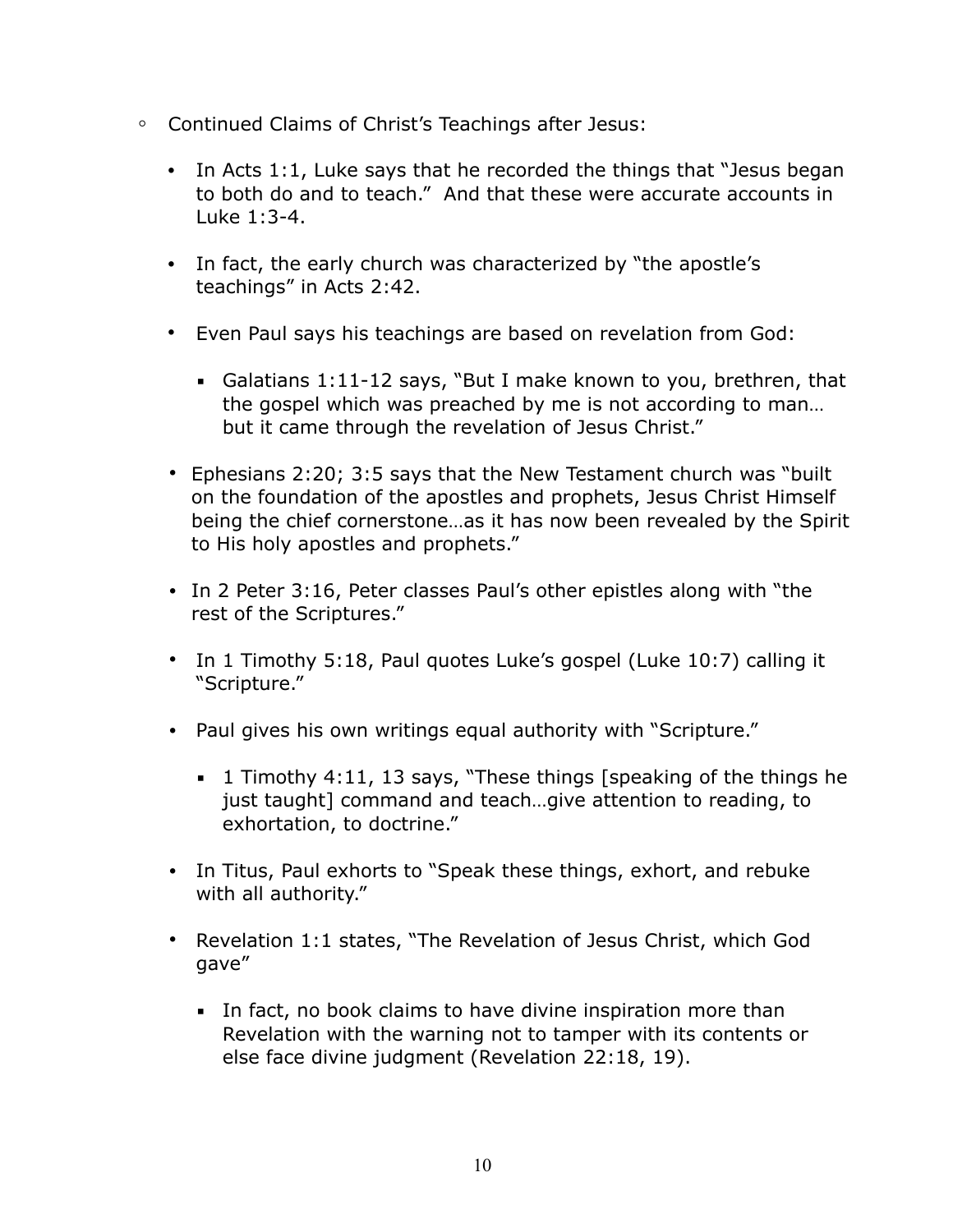When you work your way through the New Testament, it becomes clear that the books claim apostleship, inspiration and that they're authoritative and they have explicit claims of divine authorship.

In summary, the Bible is the Word of God, it's inspired or literally *Godbreathed* and Jesus and the New Testament authors often quoted from the Old Testament.

And since it's *God-breathed*, here's what the Bible claims about itself:

Psalm 19:7-9 says, "The law of the LORD is perfect, converting the soul; The testimony of the LORD is sure, making wise the simple; The statutes of the LORD are right, rejoicing the heart; The commandment of the LORD is pure, enlightening the eyes; The fear of the LORD is clean, enduring forever; The judgments of the LORD are true and righteous altogether."

# **Where Did We Get the Bible?**

When we speak of the *canon of Scripture*, what are we talking about?

Canon comes from the Greek word k*anon* and means "a rod or ruler" which in turn comes from the Hebrew word *kaneh* meaning "a measuring rod" and over time came to mean the books that were "measured" and recognized as God's inspired Word.

Today, when someone says *canon of Scripture*, they mean that body of Scripture that is accepted as authoritative.

It's important to note that canonicity is determined by God. A book is not inspired because man made it canonical, it's canonical because God inspired it and man discovered it.

In other words, "It is God who *regulated* the canon; man merely *recognized* the divine authority God gave to it."8

Tests for Canonicity are as follows: 9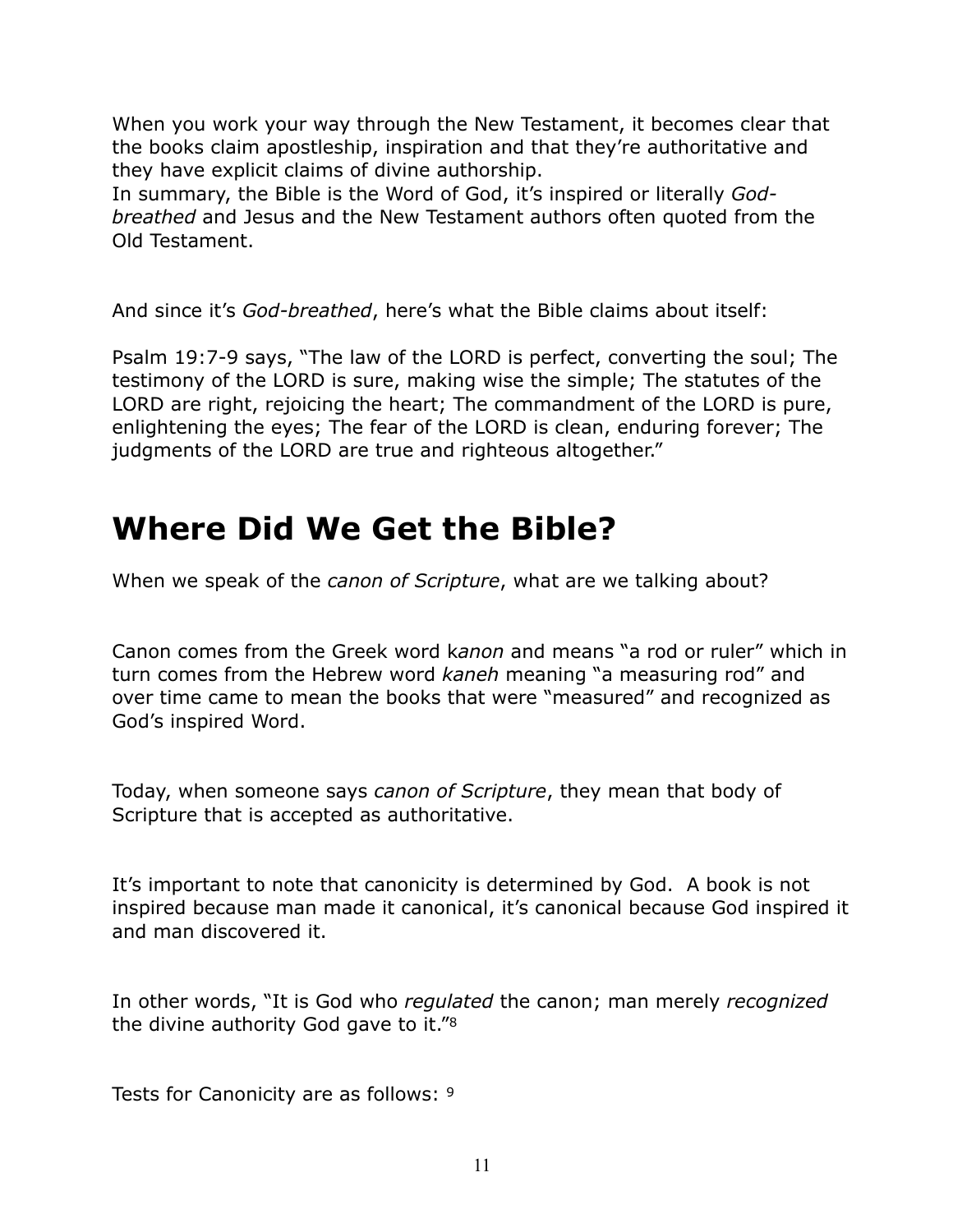- 1. Was the book written or backed by a prophet or apostle of God?
- 2. Is the book authoritative?
- 3. Does the book tell the truth about God and doctrine as it is already known by previous revelation?
- 4. Does the book give evidence of having the power of God?
- 5. Was the book accepted by the people of God?

### **The Old Testament**

From the time they were composed to present, the books of the Old Testament have always been considered holy to the Jewish people.

We are told in the Bible that it was the responsibility of the priests of Israel, the Levites, to ensure the preservation of the Law. They were to place it in or along side the Ark of the Covenant in the Holy of Holies in the tabernacle.

- **◦** Deuteronomy 31:26 says, "Take this Book of the Law, and put it beside the ark of the covenant of the LORD your God, that it may be there as a witness against you."
- **◦** After Moses placed his books there, Joshua added his to the collection in Joshua 24:26.
- **◦** Samuel added his writings to the collection when "[he] wrote it in a book and laid it up before the LORD" in 1 Samuel 10:25.
- **◦** David's story was recorded in the "book of Samuel the seer" in 1 Chronicles 29:29.

These writings were considered so holy by the Jewish people that the Kings of Israel were required to write out an entire copy during their reign.

**◦** Deuteronomy 17:18-19a says, "Also it shall be, when [the King] sits on the throne of his kingdom, that he shall write for himself a copy of this law in a book, from the one before the priests, the Levites. And it shall be with him, and he shall read it all the days of his life"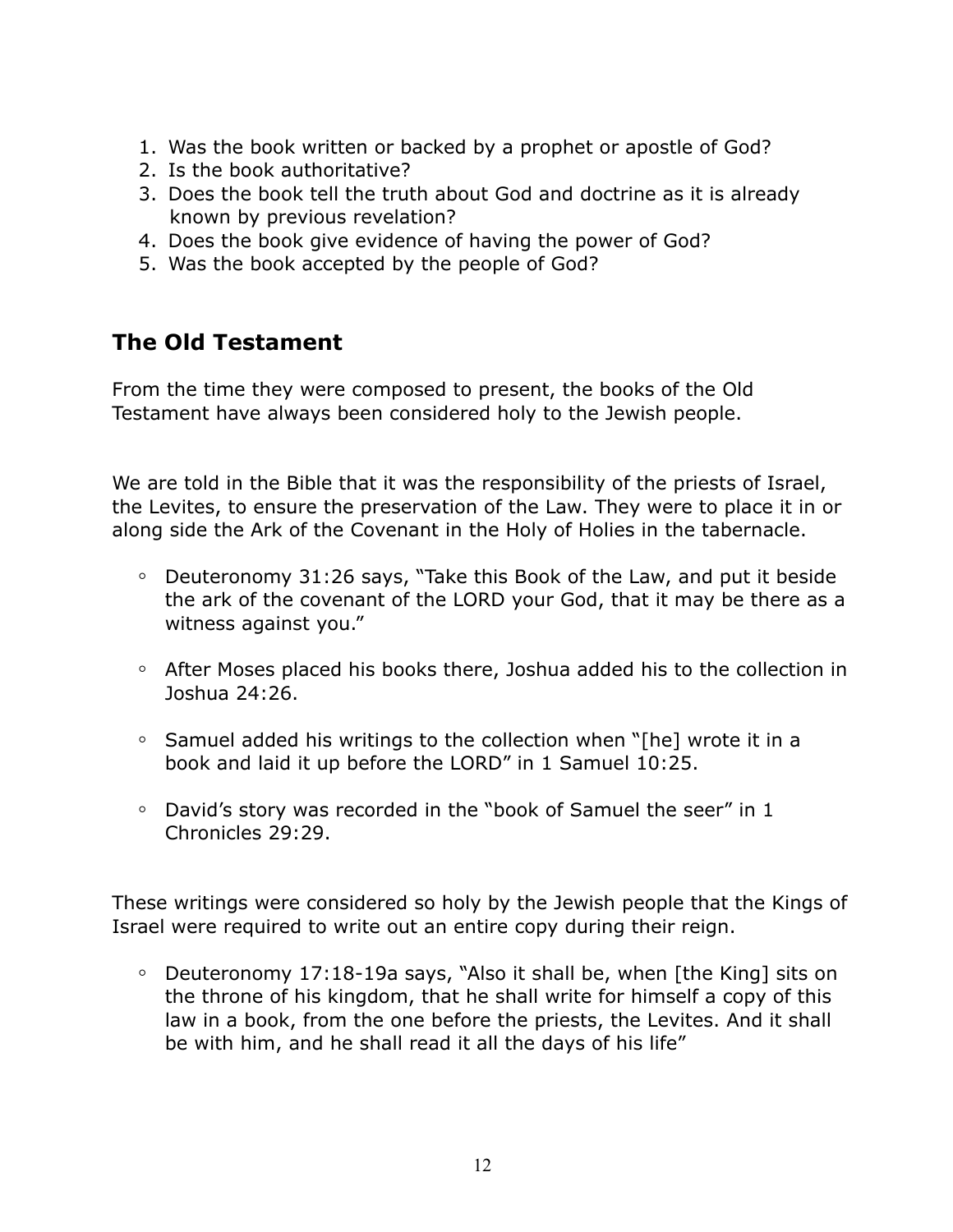Since these early writings were considered holy to the Jewish people, they were preserved with the most cautious care imaginable.

The Mishnah, compiled around AD 200, is a written record of Jewish tradition from around Exodus and the time Moses to around AD 100. Here's what the Mishnah says:

"Moses received the Law from Sinai and committed it to Joshua and Joshua to the elders, and the elders to the Prophets, and the Prophets committed it to the men of the Great Synagogue. They said three things; be deliberate in judgment, gather up many disciples, and make a fence around the Law."10

The Mishnah also informs us that from the completion of the Old Testament around 400 BC, until around AD 500, the care of the Old Testament was in the hands of a group of scribes called the *Sopherim* ("counters").11

These scribes were so meticulous that they counted every letter and every word of the completed text that they were copying to the original just to ensure that they had not missed anything.

It cannot be over emphasized how extremely careful the scribes were in copying the text because they recognized they were handling the Word of God. For example we read:

"Numerous examples can be cited to show the passion of scribes for minute details of the text. When for some reason a manuscript has a letter too large or too small, these letters of unusual size were carefully duplicated. If, for example, a scribe found an extra letter in a word, *he would leave the word the same but put a dot above the letter or word that he questioned*. The dots show the scribal uncertainty about a word or letter, but the scribes did not alter the text because it was regarded as unalterable."<sup>12</sup> (emphasis added)

A group called the *Massoretes* ("tradition") eventually succeeded the *Sopherim* from about AD 500 to AD 900.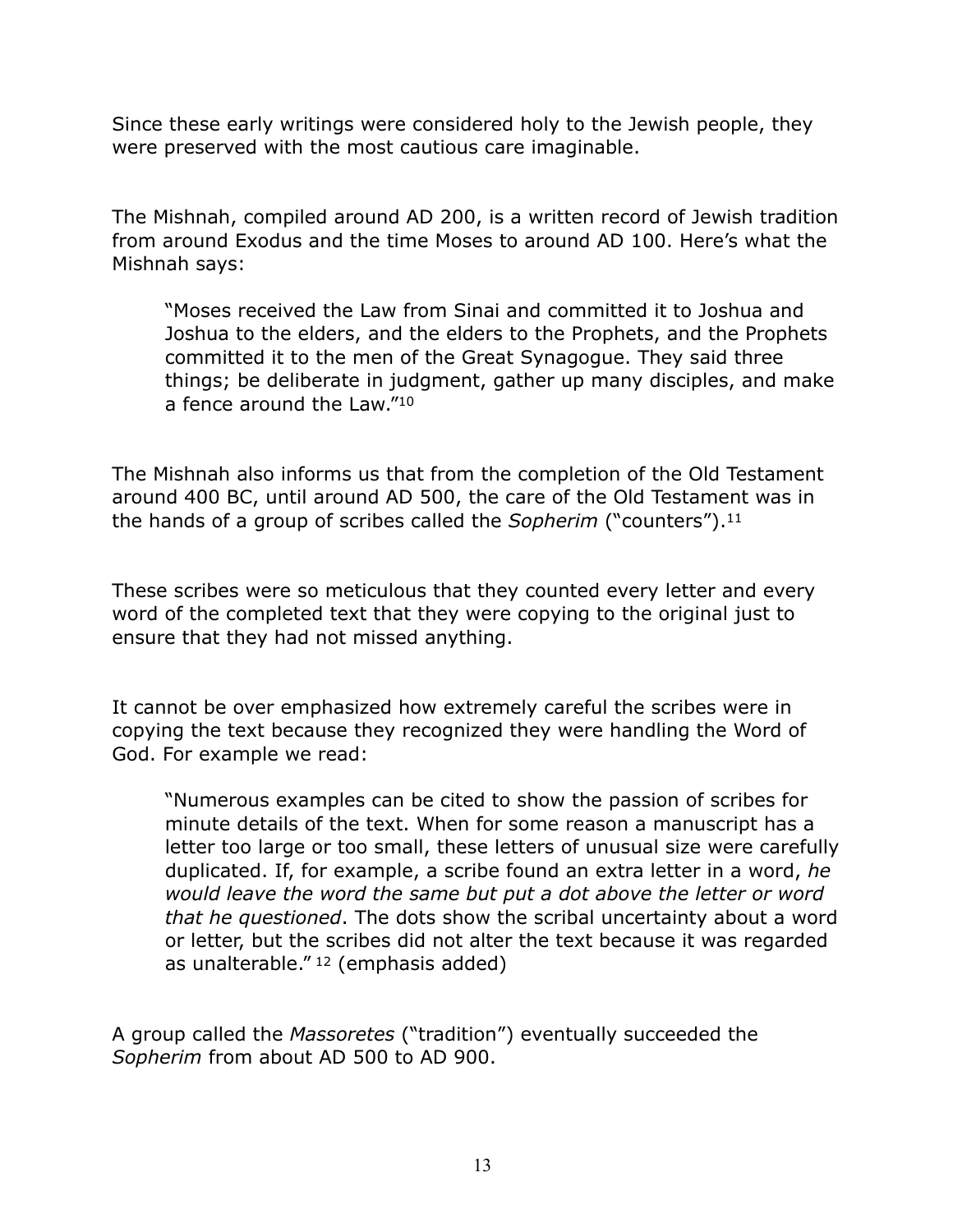The Massoretes are probably best known for their vowel and accent system devised for the Hebrew language, since Hebrew is written without vowels.

Eventually, in order to preserve the language when Hebrew was no longer spoken, the Massoretes devised a way of inserting vowel points above and below the lines of text without altering the original text itself and thus, they only added a means to ensure correct pronunciation of the text.

Like the Sopherim, the Massoretes were careful not to change the original text. For example we read:

"the Massoretes collected all the textual-critical remarks of the rabbis, all the additional marks added in the margins of the sacred texts (which include memory devices, and pronunciation aids), and entered these in the side margins of the copies they made. They also did extensive tabulations concerning the contents of the text which were added to the upper and lower margins of the page. *These specialists considered the text so holy that they never altered it even when the text they were copying contained an obvious error. In such an instance, the procedure was to enter the error into the text they were producing and then enter remarks in the margin concerning how it could be corrected.*" 13 (emphasis added)

This system of Massorete notation is called the *Kethiv-Qere* or "*what is written – what is read"* and it enabled the scribes to place in the margins of the text what they thought was the correct (or original) spelling or rendering while not making any changes to the text itself.

The observations in the margins were an intense zeal and desire to not change the text and thus safeguard the accurate transmission of the texts involved.

Below are rules that are listed in the Talmud for copying the Hebrew Scriptures similar to those of the Massoretes.

"An authentic copy must be the exemplar, from which the transcriber ought not in the least deviate. No word or letter, not even a *yod* (a vowel mark), must be written from memory, the scribe not having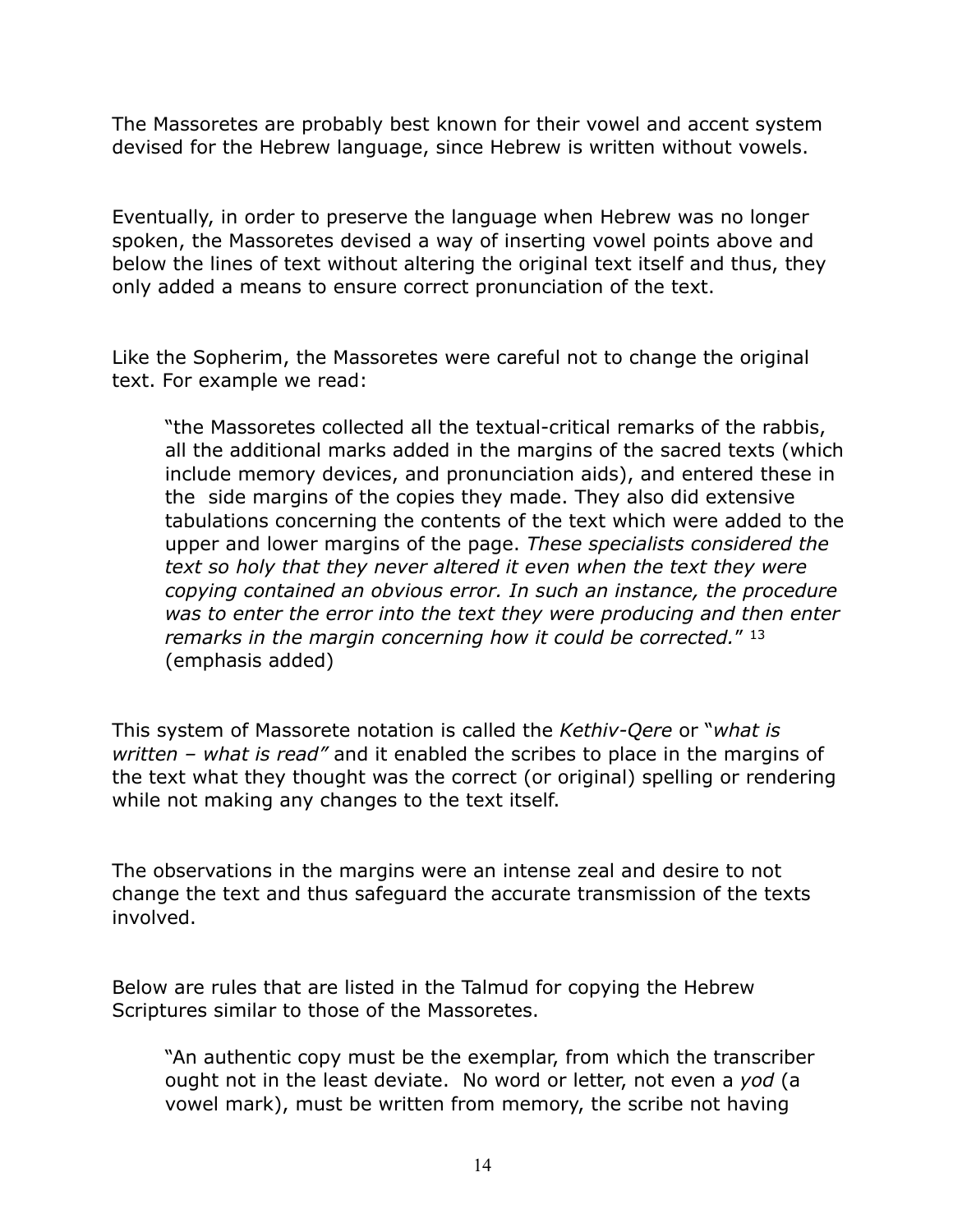looked at the codex before him…Between every consonant the space of a hair or thread must intervene; between every word, the breadth of a narrow consonant; between every new section, the breadth of nine consonants; between every book, three lines. The fifth book of Moses must terminate exactly with a line, but the rest need not do so. Besides this, the copyist must sit in full Jewish dress, wash his whole body, not begin to write the name of God with a pen newly dipped in ink, and should a king address him while writing that name he must take no notice of him…The rolls in which these regulations are not observed are condemned to be buried in the ground or burned; or they are banished to the schools, to be used as reading books." 14

Evidence shows the Hebrews accepted the current Old Testament books as Scripture as early as 400 BC and no later than 167 BC. The books were chosen because of their recognition by the Jews as being divine, authoritative and marked with inspiration.

Altogether, Jesus and the *apostles* refer to Old Testament Scripture authoritatively nearly 300 times in the New Testament.

### **The Dead Sea Scrolls**

Even though the work of the Sopherim and the Massoretes was extremely important in the complete and correct transmission of the Old Testament, the oldest copy of the Old Testament that we had was from around AD 1000 which was a full 1,400 years after the last Old Testament book was written.

That is until the discovery, in 1947, by a young Bedouin shepherd in the caves out in the desert at a site known as Qumran which is about a mile southwest of the northwest corner of the Dead Sea.

What was discovered in those caves would later be called by the late Dr. W.F. Albright, one of the world's leading archaeologists:

"the most important Old Testament manuscript discovery ever made."15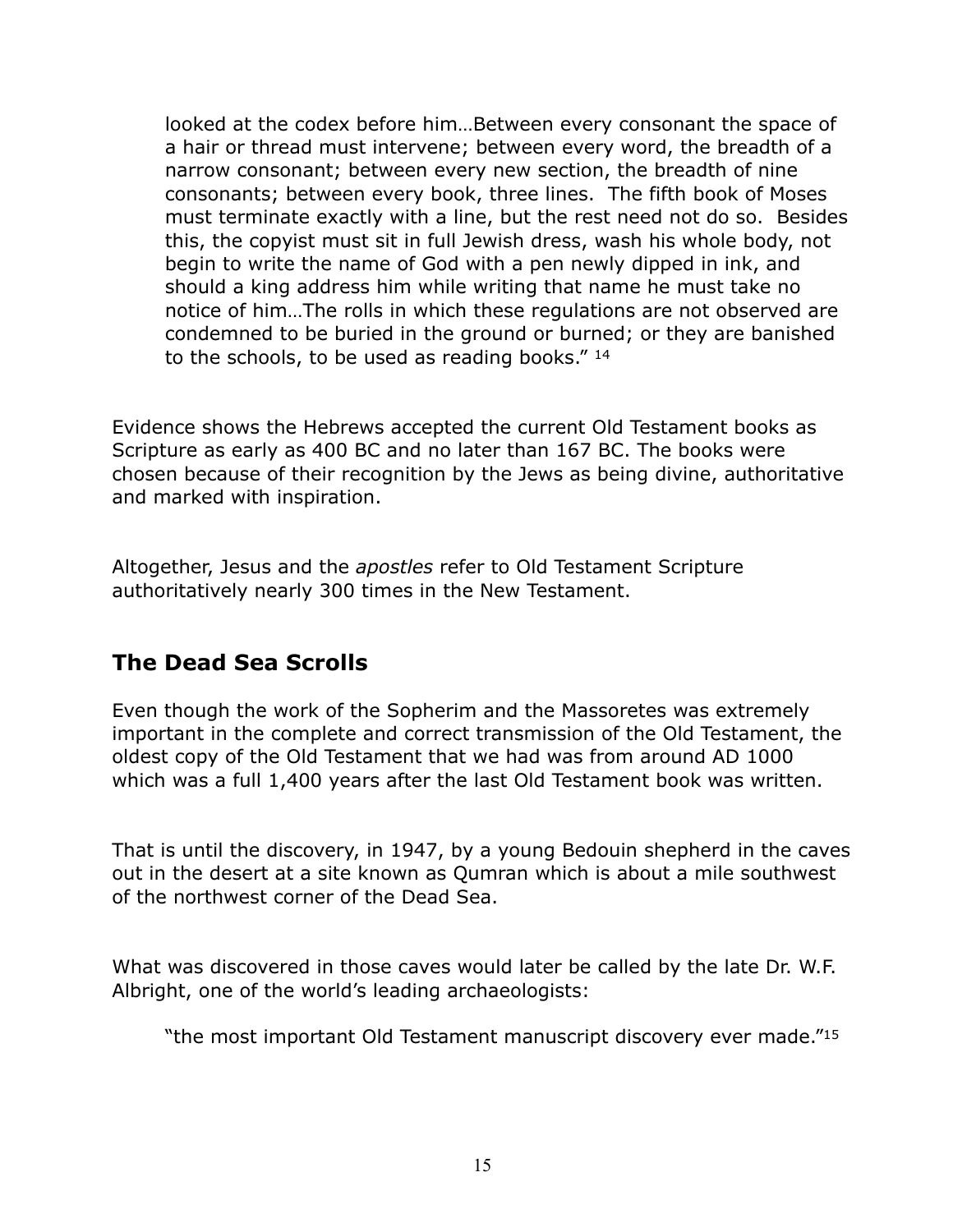What was found in the two foot jars were a collection of 931 documents that have come to be called the *Dead Sea Scrolls.* This collection contained the oldest known copies of the Old Testament made between 125 BC and AD 68.

In those jars, they found:

- **◦** Every Old Testament book (except Esther)
- **◦** Commentaries on the Old Testament
- **◦** Extra biblical works
- **◦** Secular documents and business records

They were left in the caves by a Jewish Sect similar to the Pharisees and Sadducees called the "Essenes" around AD 68, just prior to the fall of Jerusalem.

The Dead Sea Scrolls prove the accuracy and care of the transmission of the Old Testament through the centuries by the scribes and keepers of the Law.

Before the discovery of the Dead Sea Scrolls, the earliest known copy of the Book of Isaiah was the Masoretic Text of Isaiah dated around AD 916. When these two copies, the Masoretic copy and the Dead Sea copy, one thousand years apart were compared, what was found was the amazing accuracy of the copyists at their task. For example we read:

"Of the 166 *words* in Isaiah 53, there are only seventeen *letters* in question. Ten of these letters are simply a matter of spelling, which does not affect the sense. Four more letters are minor stylistic changes, such as conjunctions. The remaining three letters comprise the word "light," which is added in verse 11, and does not affect the meaning greatly. Furthermore, this word is supported by the LXX [Septuagint – an ancient translation of the Old Testament into Greek] and IQ Is (one of the Isaiah scrolls found in the Dead Sea caves). Thus, in one chapter of 166 words, there is only one word (three letters) in question after a thousand years of transmission – and this word does not significantly change the meaning of the passage."16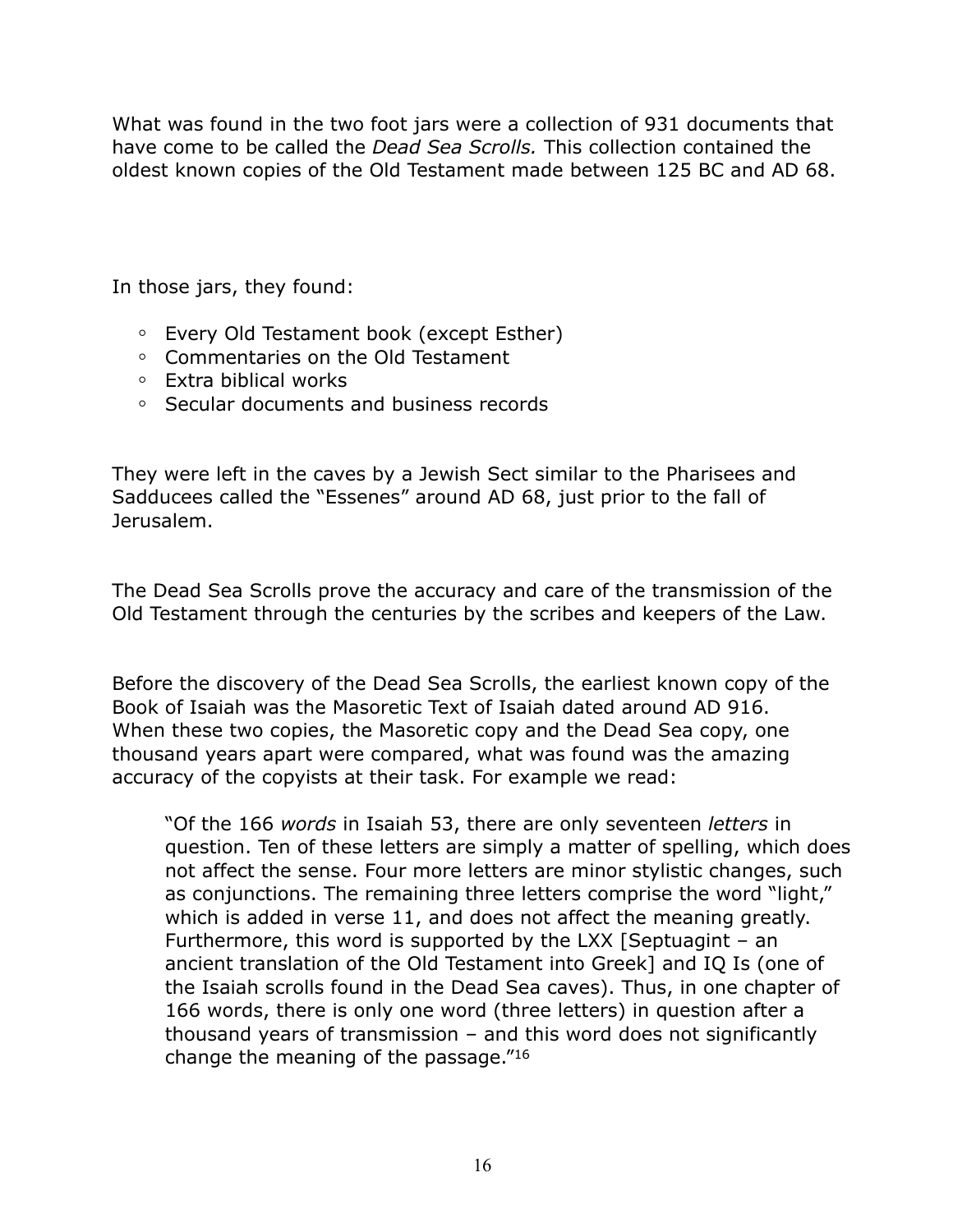In other words, the copies of Isaiah proved to be identical in more than 95 percent of the text with the 5 percent variation consisting of obvious slips of the pen, variations in style and spelling but not substance.

### **The New Testament**

The New Testament was written in the common Greek "street" language of the day called *Koine* Greek.

Although we do not posses the original "autographs", just as with the Old Testament, we can be assured that the New Testament we have today is the same as what was written 2000 years ago by looking at the evidence to reconstruct the originals by using:

- **◦** The Greek Manuscripts A manuscript is simply a hand written copy of an ancient document that predates the invention of the printing press in AD 1455.
- **◦** The Versions or Translations A manuscript that has been translated into a different language.
- **◦** The Writings of the Early Church Fathers Sermons, commentaries and correspondences show the accuracy of today's New Testament when compared to their writings.

#### **The Greek Manuscripts**

As we will see, getting back to the original "autographs" is not an issue because of the abundance of manuscripts that we can use to reconstruct the original texts. We can confidently get back to the original texts based on five types of manuscript evidence.

**•** *Uncial Manuscripts* – These types of manuscripts, written between the fourth and tenth centuries, consists of upper-case letters that look like the following example of John 1:1:

ΕΝΑΡΧΗΗΝΟΛΟΓΟΣΚΑΙΟΛΟΓΟΣΗΝΙΙΡΟΣΤΟΝΘΕΟΝΚΑΙΘΕΟΣΗΝΟΛΟΓΟΣ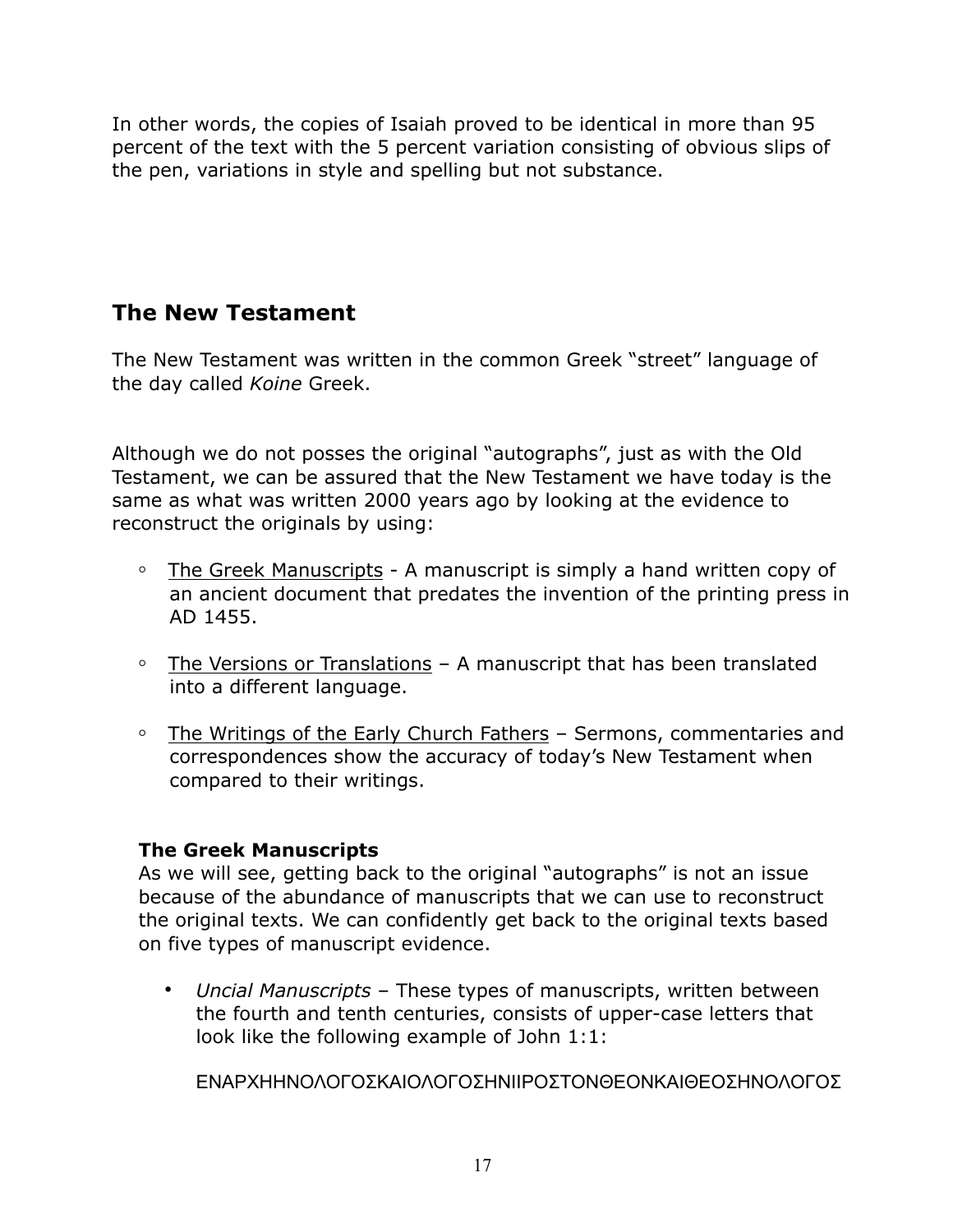- **•** *Miniscule Manuscripts* These types of manuscripts, written from the ninth to the sixteenth centuries, replaced the uncial type of writing because it was faster but not as carefully executed.
- **•** *Lectionary Manuscripts* Fragments and complete manuscripts date from around the sixth to the eighth centuries. These are Scripture lessons used by the Christians on Sundays and Holy Days.
- **•** *Papyri Manuscripts* This is what the original autographs were written on and these copies of fragments are very perishable and contain some of the earliest manuscript evidence.

| <b>Type of Manuscript</b> | <b>Number Surviving</b> 17 |
|---------------------------|----------------------------|
| Uncial                    | 317                        |
| Minuscule                 | 2,877                      |
| Lectionaries              | 2,433                      |
| Papyri                    | 118                        |
| Total                     | 5,745 (to date)            |

Number of manuscripts we have available for reconstruction:

#### **The Versions or Translations**

Versions or Translations are copies of the Greek Manuscripts into another language. It was rare that ancient literature was copied into another language. The New Testament was the exception to this rule. This was because early missionaries would translate them into languages of the people they would encounter.

We have an overwhelming amount of fragment and manuscript evidence in which we can utilize to get back to the original "autographs" that were written.

| <b>Versions</b> | <b>Number of Manuscripts</b> 18 |
|-----------------|---------------------------------|
| Latin Vulgate   | $ 10,000+$ (possibly 25,000)    |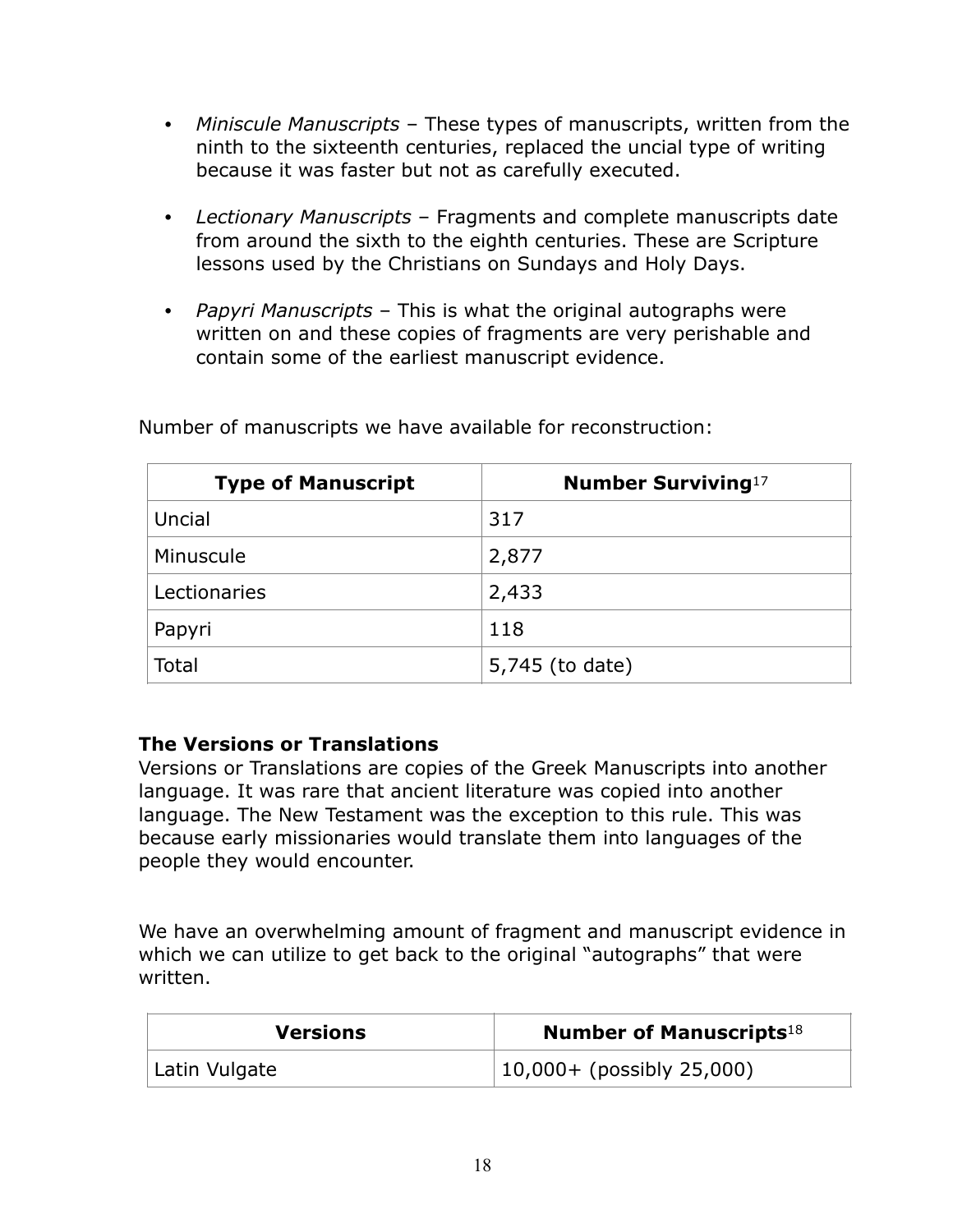| Ethiopic                    | $2,000+$                                              |
|-----------------------------|-------------------------------------------------------|
| <b>Slavic</b>               | $4,101+$                                              |
| Armenian                    | $2,587+$                                              |
| Syriac Peshitta             | 350+ (possibly thousands more<br>uncatolged)          |
| Coptic (Bohairic & Sahidic) | Approx. 1,000 although not all have<br>been cataloged |
| Total                       | $20,000 \pm$                                          |

Compare this to other ancient works:

| <b>Author (Work)</b> | <b>Date</b><br>Written | <b>Earliest</b><br>Copy | <b>Time Span</b><br>(Years) | Number of<br>$\mathbf{Copies}^{19}$ |
|----------------------|------------------------|-------------------------|-----------------------------|-------------------------------------|
| Caesar (Gallic Wars) | 100-44 BC              | AD 900                  | 1000                        | 10                                  |
| Euripides            | 450 BC                 | AD 1000                 | 1500                        | 9                                   |
| Sophocles            | 450 BC                 | AD 1000                 | 1400                        | 193                                 |
| Catullus             | 54 BC                  | AD 1550                 | 1550                        | 3                                   |
| Homer (Iliad)        | 900 BC                 | 400 BC                  | 500                         | 643                                 |
| N.T.                 | AD 40-100              | AD 125                  | 50                          | $24,000+$                           |

And yet you never hear of any corruption discussed in the works of Homer for example. It's not even a topic of debate.

Biblical scholar F.F. Bruce (1910-1990) said, "If the New Testament were a collection of secular writings, their authenticity would generally be regarded as beyond all doubt."20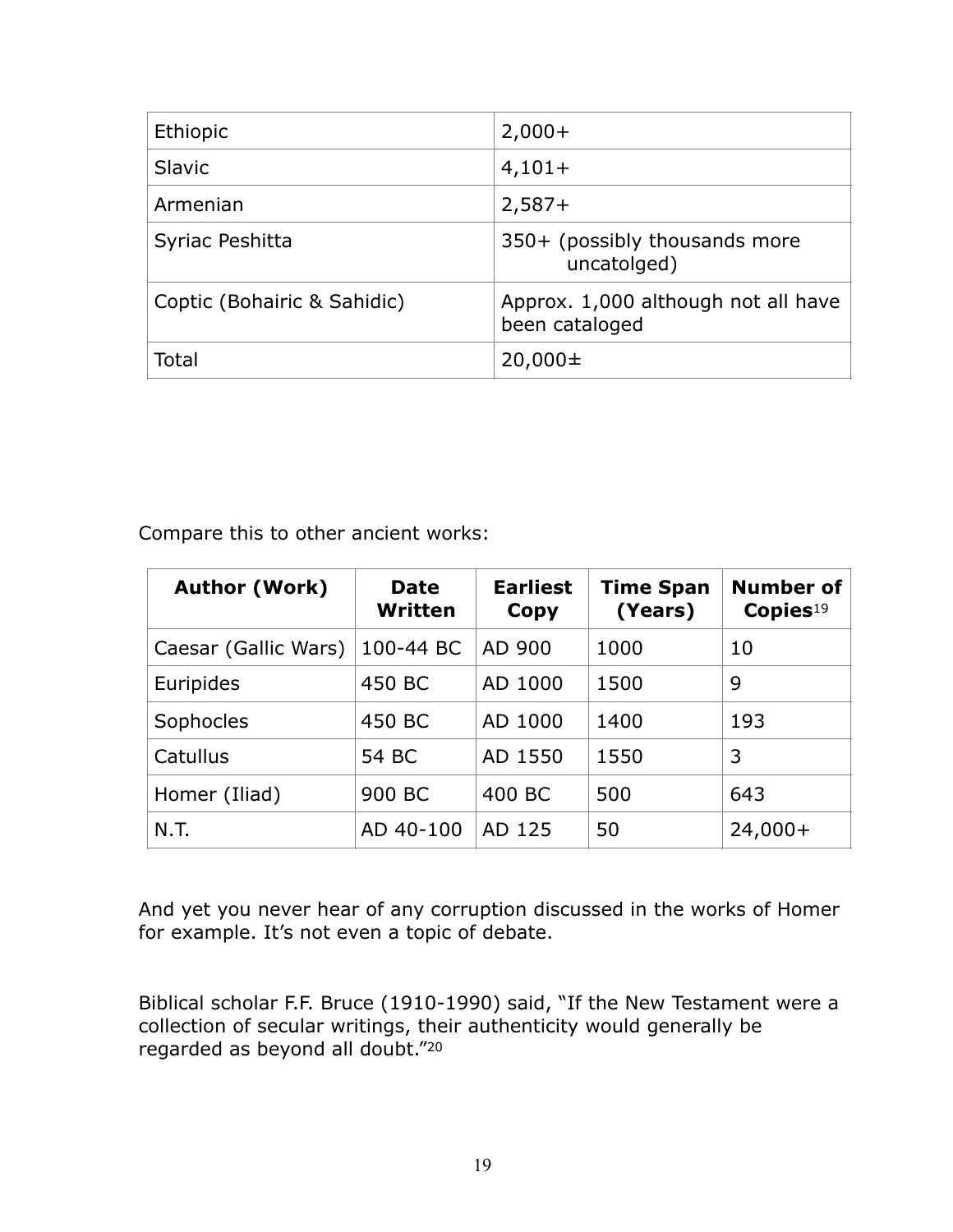#### **The Writings of the Early Church Fathers**

When we talk about the "church fathers", we are talking about the early leaders in the church around the first two centuries AD that followed the original disciples. In fact, some of the early church fathers were taught by the original disciples. For example, Polycarp, was a disciple of the apostle John.

Other church fathers include Justin Martyr, Tertullian, Eusebius and Irenaeus.

In their writings and correspondence with other believers, these men over and over again quote from the New Testament Scriptures.

In fact, the four Gospels alone are quoted by the church fathers, and others, an astonishing 19,368 times 21 while the other New Testament Scriptures are quoted over 86,000 times. <sup>22</sup>

Charlie Campbell, Director of the *Always Be Ready Apologetics Ministry* said:

"There are enough quotations from the early church fathers that even if we did not have a single manuscript copy of the Bible, scholars could still reconstruct 99.86% of the New Testament that we have today. There were only 11 verses in the New Testament that were never quoted by the Church Fathers."

The overall amount of citations from the New Testament in the sermons, commentaries, and correspondence of the church fathers as early as the first century AD and as late as the thirteenth century exceeds one million. 23

While most New Testament books were accepted as Scripture at least by the early 200s, the final New Testament, as we know it today, became standard and fixed when Athanasius (AD 297-373) who is considered the "father of orthodoxy," listed the books of the New Testament in his thirty-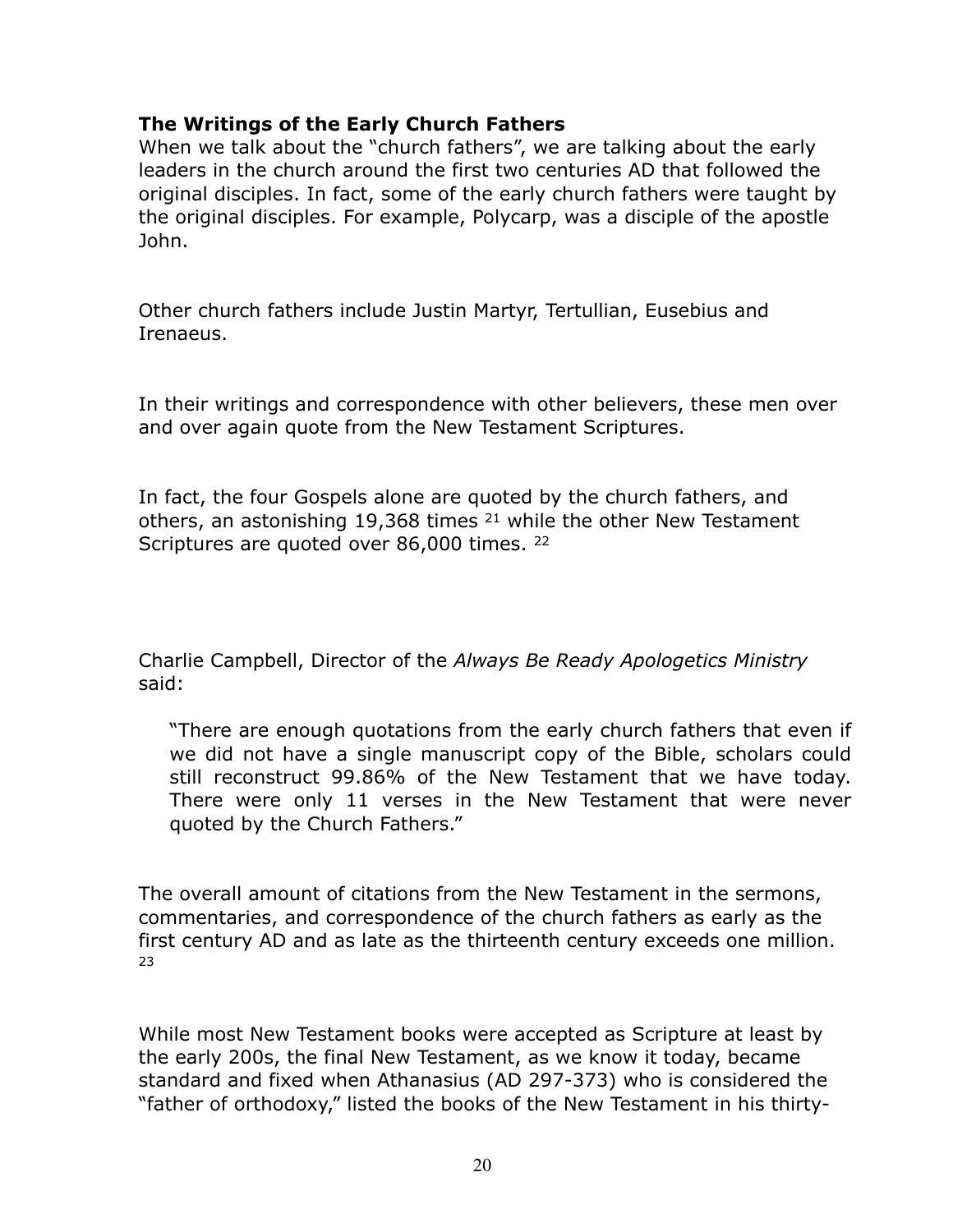ninth Paschal Letter (AD 367). The canon of the New Testament today was also *ratified* at the Council of Hippo (AD 393) and again at the Council of Carthage (AD 397).

Now, keep in mind that Athanasius and these councils didn't determine which books were to be included in the New Testament canon. As I mentioned before, they "merely *recognized* the divine authority God gave to [them]" and then *ratified* the 27 books of the New Testament.

Ratified means: 24

- To approve and give formal sanction to; confirm.
- **◦** To confirm and adopt the act of another even though it was not approved before hand.

And as for Dan Brown, author of the *DaVinci Code*, implying that the *Council of Nicaea* in AD 325 or the Roman emperor Constantine the Great (AD 274 – 337) had anything to do with the books that made it into the Bible – the early church had already determined which books were inspired and which were not.

With the completion of the last New Testament book around AD 90, the canon of Scripture was well known nearly 200 years before Constantine was even born.

The *Council of Nicaea* was not concerned about what books to include or exclude in the Scriptures but to discuss what those books taught in regards to the nature of Jesus Christ.

The debate centered around the teachings of Arius (AD 256-336) who claimed that Jesus' nature was "similar" to the Fathers but not the "same" as the Bible teaches (Hebrews 1:3a) and that Jesus was a created being. The *Council of Nicaea* rejected Arius' heretical theological teachings in the end.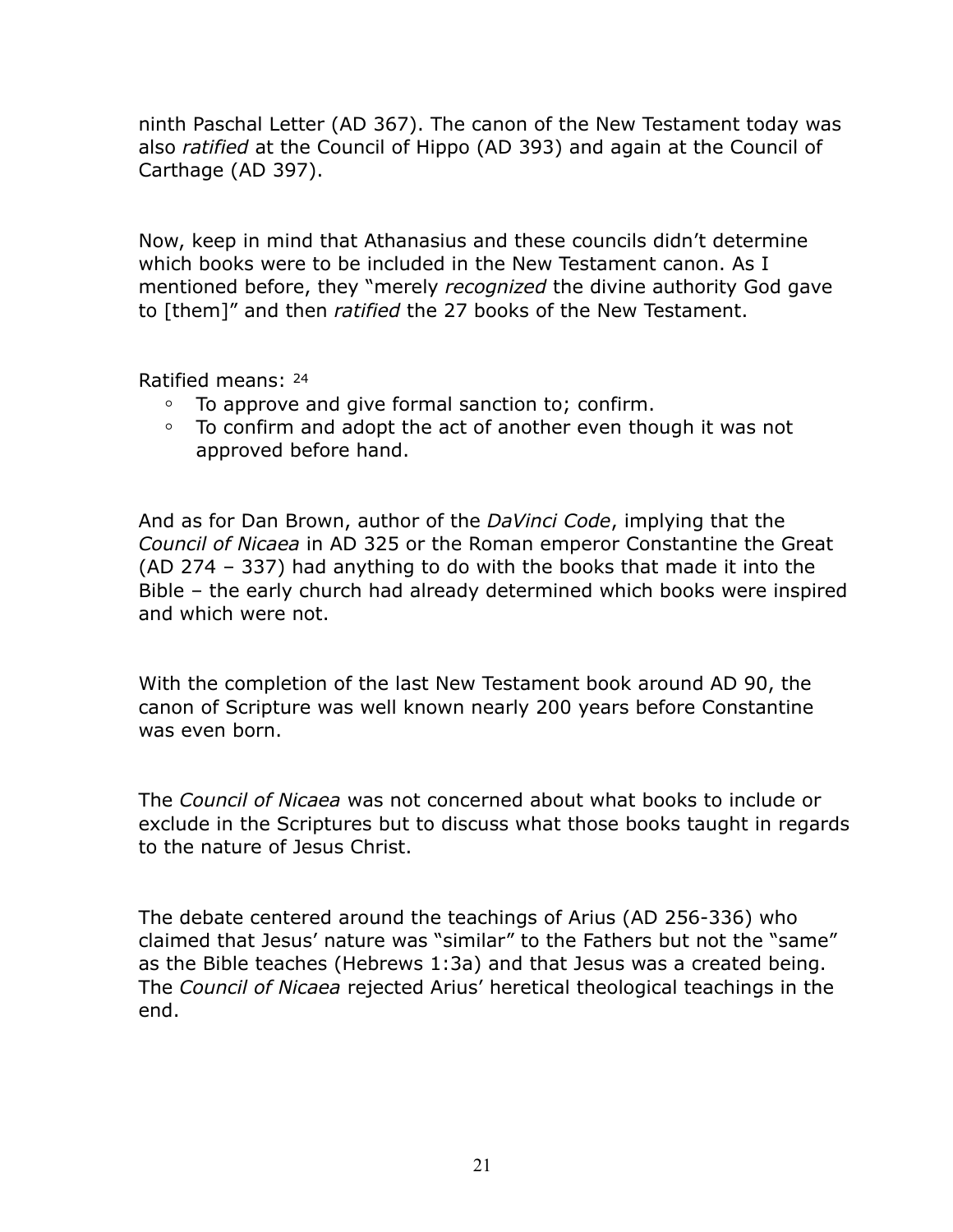As we have seen, we have numerous amounts of manuscript evidence and early church fathers quotes that serve as evidence against any Biblical corruption.

Indeed, even the Bible itself argues against the possibility of its corruption:

- **◦** In Isaiah 40:8 we read, "The grass withers and the flowers fall, but the word of God stands forever."
- **◦** Jesus says in Matthew 24:35, "Heaven and earth will pass away, but my words will never pass away."

### **Chapter and Verse Breaks**

When the books of the Bible were originally written, there were no chapter and verse breaks that we see today in our modern translations.

Modern chapter divisions were developed by Stephen Langton (1150-1228), Archbishop of Canterbury and in 1382, the Wycliffe Bible; the first English Bible translated from the Latin Vulgate, was the first to use Langton's chapter divisions.

As for verse divisions, the Hebrew Scripture divisions had been around for quite sometime with extensive use of paragraph, section, vocal and phrase breaks but the Old Testament verse divisions that we use today have been credited to Rabbi Isaac Nathan and were developed around 1440 to 1448.

Robert Estienne (1503-1559), also called *Stephanus,* was a 16th century Catholic who is credited as being the first to divide the New Testament into the verse divisions that are commonly used in today's Bibles.

Stephanus essentially used the same verse division approach that Rabbi Nathan used for the Old Testament and the Geneva Bible, circa 1550-1570, was the first English Bible to use verse numbers based on the work of Stephanus.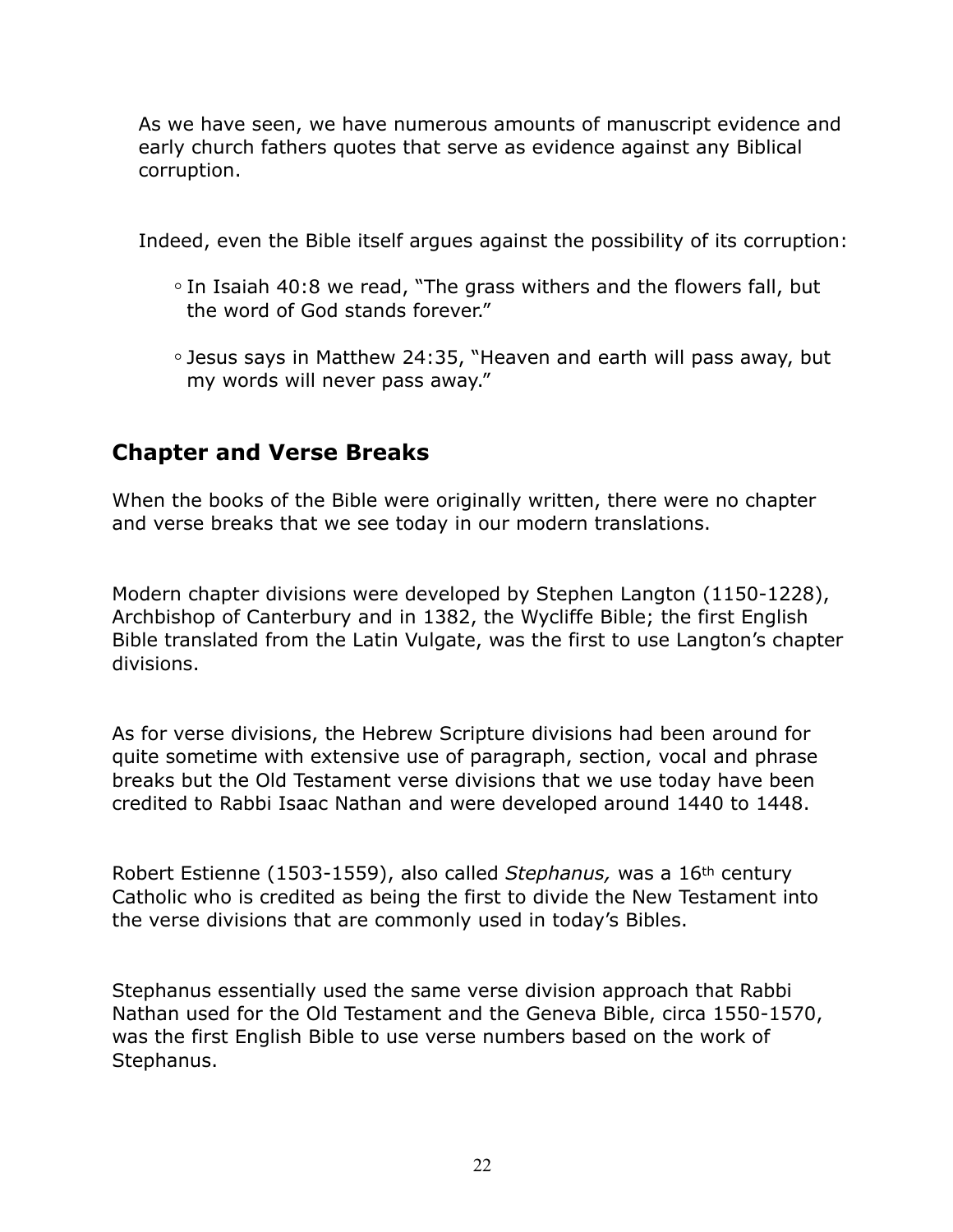It's important to note that the chapter and verse divisions were dictated by men and are thus not inspired.

There are a few places where the chapter divisions are poorly placed resulting in divided content that reduces the flow of what the original author, led by the Hoy Spirit, was trying to convey.

# **How Do We Know it's the Word of God**

Earlier we looked at Scripture that showed that the Bible is the Inspired Word of God but we can also demonstrate that it's divine in origin rather than human in origin, based on the following acronym M.A.P.S.25

- 1. **M**anuscript Evidence
- 2. **A**rcheological Evidence
- 3. **P**rophetic Evidence
- 4. **S**tatistical Probability Evidence

### **1. Manuscript Evidence**

As we have seen earlier, the manuscript evidence we have for the Old and New Testament is far beyond other manuscript evidence for other literature from antiquity.

We have what one scholar calls *an embarrassment of riches* when it comes to the manuscript and transcript evidence we have in our possession.

I cannot stress this enough considering both Mormons and Muslims will argue that the Christian Scriptures have been corrupted in the past and thus their scriptures, The Book of Mormon and the Qur'an, respectively, have a greater weight in their religion.

Consider the following quotes: 26

**◦** Norman L. Giesler, dean and professor of theology and apologetics at Southern Evangelical Seminary tells us, "There are more [New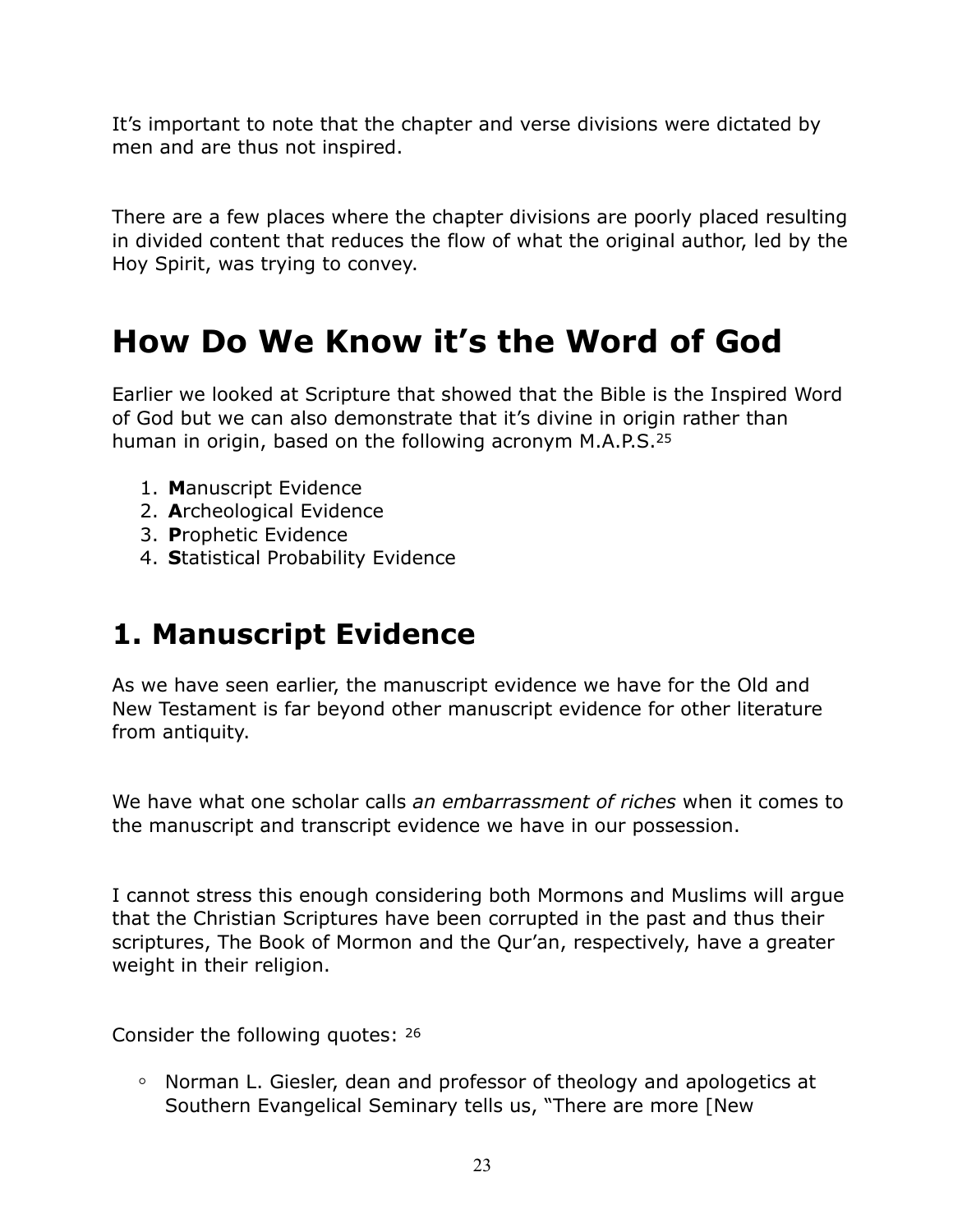Testament] manuscripts copied with greater accuracy and earlier dating than for any other secular classic from antiquity."

- **◦** Rene Pache (1904-1979), Protestant theologian adds, "The historical books of antiquity have documentation infinitely less solid."
- **◦** And Theologian Dr. Benjamin Warfield (1851-1921) concludes, "If we compare the present state of the text of the New Testament with that of no matter what other ancient work, we must…declare it marvelously exact."

Also, we can rest assured that the manuscript evidence we have is accurate by looking at several other eyewitness accounts in the Bible:

- **◦** The New Testament eyewitness events also bear witness to the accurate manuscript evidence as Luke says that he "carefully investigated everything" (NIV Luke 1:1-3).
- **◦** Peter concurred when he reminded his readers that the disciples "did not follow cleverly invented stories…but were eyewitness of [Jesus'] majesty" (2 Peter 1:16).
- **◦** The apostle John stated, "That which was from the beginning, which we have heard, which we have seen with our eyes, which we have looked upon, and our hands have handled, concerning the Word of life--the life was manifested, and we have seen, and bear witness, and declare to you that eternal life which was with the Father and was manifested to us--that which we have seen and heard we declare to you." (1 John 1:1-3a)

Even secular historians can confirm many of the customs, people, places, and events that are contained within the Bible:

"Secular historians like Josephus (before AD 100), the Roman Tacitus (around AD 120), the Roman Suetonius (AD 110), and the Roman governor Pliny the Younger (AD 110) all affirm historical New Testament references. Early church leaders such as Irenaeus, Tertullian, Julius Africanus, and Clement of Rome – all writing before AD 250 – also shed light on the New Testament historical accuracy. Even skeptical historians agree that the New Testament is a remarkable historical document." 27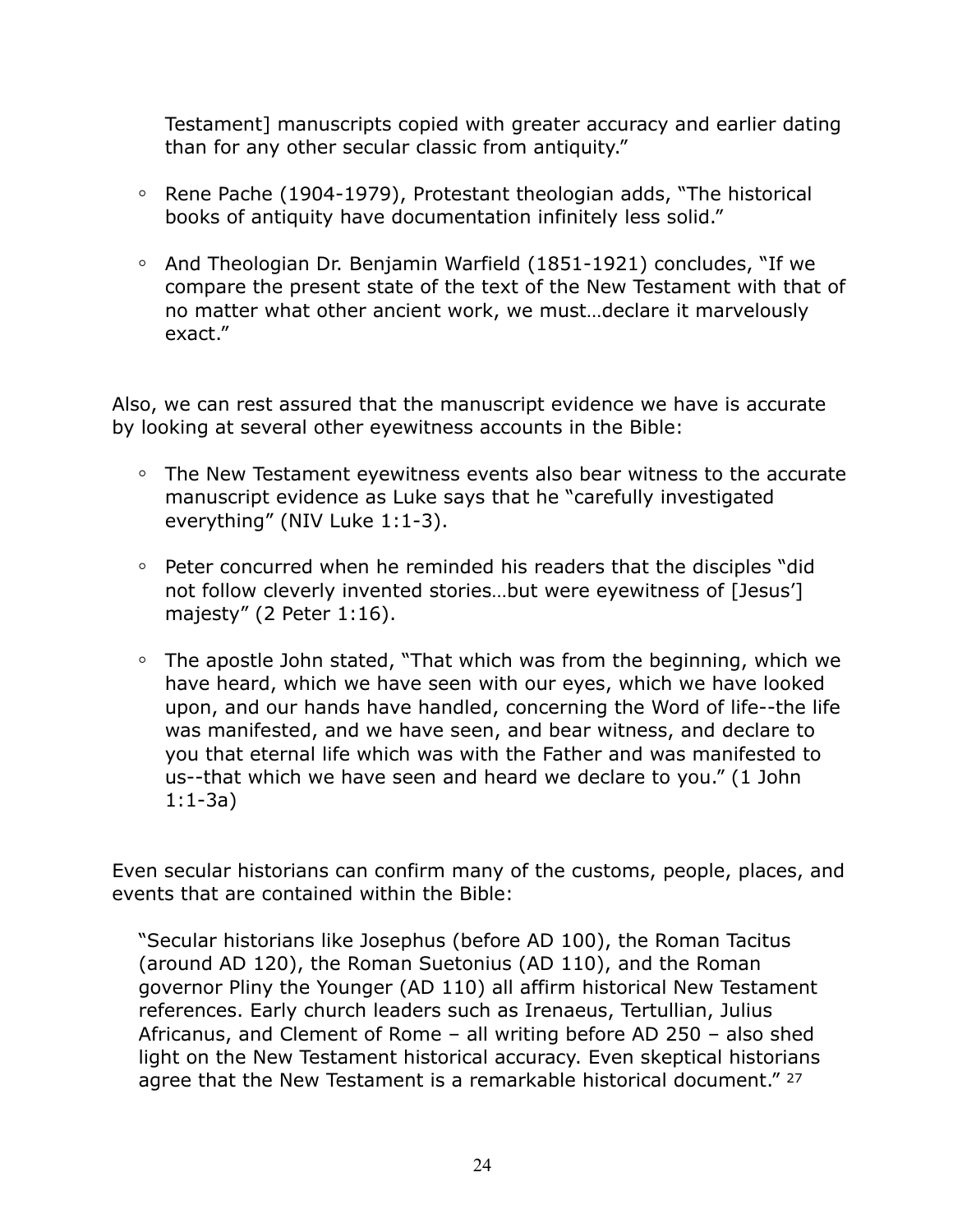## **2. Archeological Evidence**

Time and time again, archaeology has confirmed people, places, events and customs that are mentioned in the bible as historical and reliable.

The science of archaeology, along with the Bible and secular literature, helps to chart a course that demonstrates the reliability of the Biblical record.

Consider the following quotes from Biblical and archaeological experts:

- **◦** The late Nelson Glueck (1900-1971), archaeologist and president of the Jewish Theological Seminary, said, "It can be stated categorically that no archaeological discovery has ever controverted a biblical reference. Scores of archaeological findings have been made which confirm in clear outline or in exact detail historical statements in the Bible…Proper evaluation of Biblical descriptions has often led to amazing discoveries."28
- **◦** Bible scholar Donald J. Wiseman said, "The geography of Bible lands and visible remains of antiquity were gradually recorded until today more than 25,000 sites within this region and dating to Old Testament times, in their broadest sense, have been located…"29
- **◦** Bible scholar William F. Albright said, "Discovery after discovery has established the accuracy of innumerable details, and has brought increased recognition of the value of the Bible as a source of history."30 Examples of Old Testament archeological evidence: 31

| <b>Archaeological Find</b>                                                                    | <b>Description of Find</b>                                              | <b>Importance of Find</b>                                                                         |
|-----------------------------------------------------------------------------------------------|-------------------------------------------------------------------------|---------------------------------------------------------------------------------------------------|
| Horned Alters - Excavations<br>have turned up some<br>excellent examples of<br>horned alters. | Horned alters made of stone<br>have been found in Dan and<br>Beersheba. | The Old Testament speaks of<br>horned alters at least 20<br>times. (Exodus 27:2; 1 Kings<br>1:50) |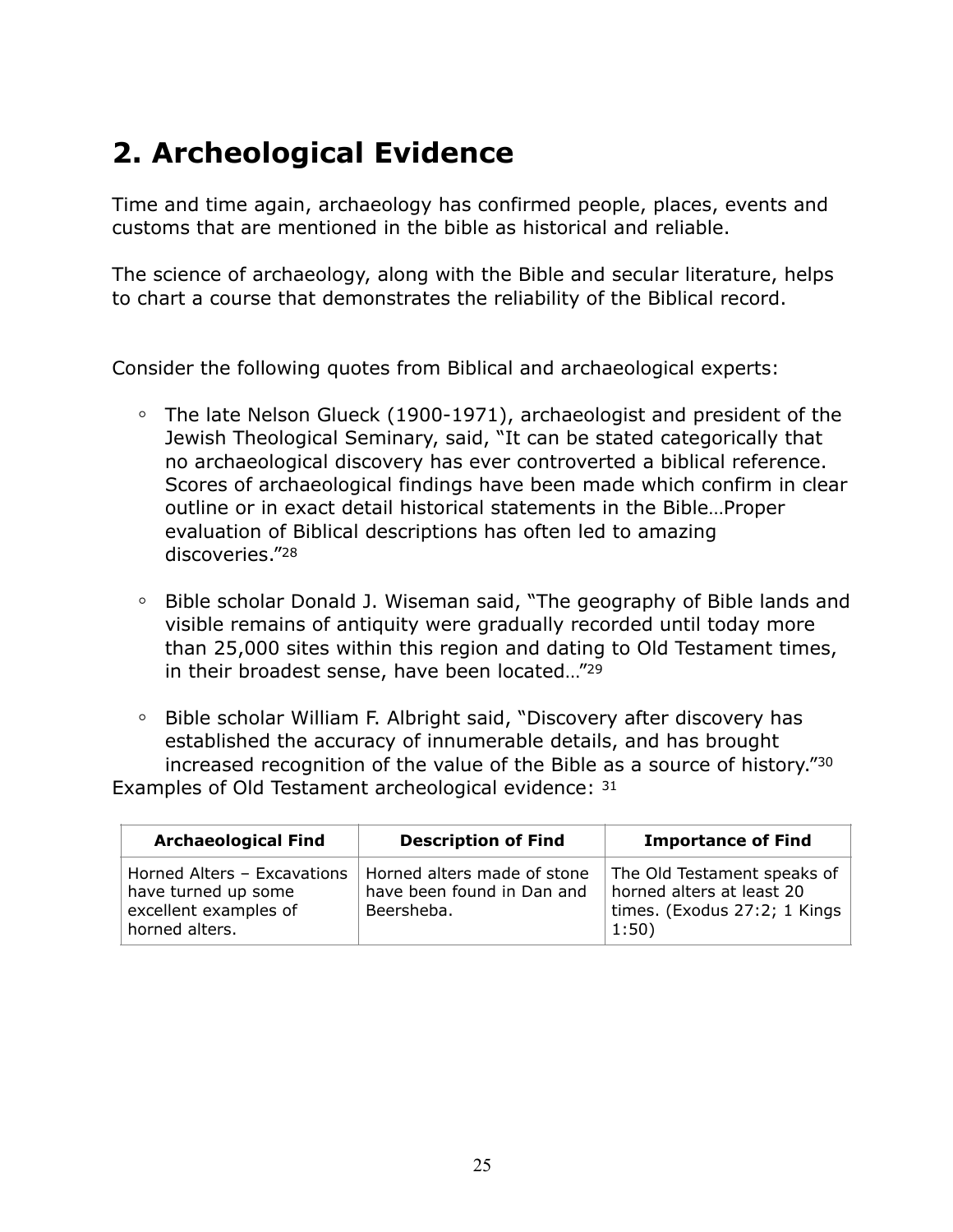| Canaanite gods and<br>goddesses - Between<br>1929-1939, excavators<br>found clay tablets among<br>the ruins in the ancient city<br>of Ugarit, Syria                                             | These finds reveal the details<br>of the Canaanite religion and<br>helps us understand the<br>challenge for the children of<br>Israel to worship the one<br>true God.                                                                  | The O.T. repeatedly refers to<br>gods and goddesses being<br>worshiped by the Canaanites<br>living among the Israelites.<br>The prophets warned the<br>people not to worship these<br>false gods in Numbers 25, 1<br>Kings 11, Jeremiah 23 and<br>Hosea 13. |
|-------------------------------------------------------------------------------------------------------------------------------------------------------------------------------------------------|----------------------------------------------------------------------------------------------------------------------------------------------------------------------------------------------------------------------------------------|-------------------------------------------------------------------------------------------------------------------------------------------------------------------------------------------------------------------------------------------------------------|
| Pool of Gibeon - This pool,<br>dating to before 1000 BC,<br>was found largely intact in<br>Gibeon, six miles north of<br>Jerusalem in excavations<br>around 1956.                               | The Pool goes down some 80<br>feet. The original diggers<br>removed 300 tons of<br>limestone. A tunnel for the<br>pool runs under the city to<br>an outside spring.                                                                    | 2 Samuel 2:13 and Jeremiah<br>41:12 speak of a great water<br>pool at Gibeon. The find<br>verifies the location of the<br>Pool as mentioned in the<br>Bible and shows the great<br>effort taken to have a secure<br>source of water.                        |
| The House of David<br>Inscription - In 1993 and<br>1994 an archaeologist<br>working at the O.T. site of<br>the city of David found<br>three pieces of an inscribed<br>stone referring to David. | The stones that were found<br>were inscribed in Aramaic<br>with the expression "the<br>house of David" and refers to<br>King David's descendants<br>the stone has been dated to<br>about two to three centuries<br>after David's time. | This Tel Dan inscription is a<br>very important find because<br>it is the first reference to<br>King David found outside the<br>Bible.                                                                                                                      |

Examples of New Testament archeological evidence: 32

| <b>Archaeological Find</b>                                                                                                                                                                                                       | <b>Description of Find</b>                                                                                                                                            | <b>Importance of Find</b>                                                                                                                                                       |
|----------------------------------------------------------------------------------------------------------------------------------------------------------------------------------------------------------------------------------|-----------------------------------------------------------------------------------------------------------------------------------------------------------------------|---------------------------------------------------------------------------------------------------------------------------------------------------------------------------------|
| The House Church at<br>Capernaum - While<br>excavating an early church<br>building at Capernaum in<br>1968, archaeologists found<br>that the building had been<br>placed over a house from<br>the time of Jesus                  | Words were found scratched<br>on the walls of the house<br>indicating that the early<br>Christians believed the house<br>had been that of the apostle<br>Simon Peter. | Matthew 8:14, Mark 1:29,<br>and Luke 4:38 all speak of<br>Peter's house and Jesus'<br>visits there. This probably is<br>the reason Christians began<br>to worship at this site. |
| Bethany, Where Jesus<br>Raised Lazarus - A village<br>grew around the first<br>century AD tombs that once<br>comprised Bethany's<br>cemetery. Since early<br>Christian times one tomb<br>has been said to be that of<br>Lazarus. | By the AD 300s a church had<br>been built over the tomb of<br>Lazarus, with steps leading<br>down into the tomb.                                                      | The village of Bethany is<br>mentioned 13 times in the<br>N.TIt was from Bethany's<br>cemetery that Jesus raised<br>Lazarus in John 11.                                         |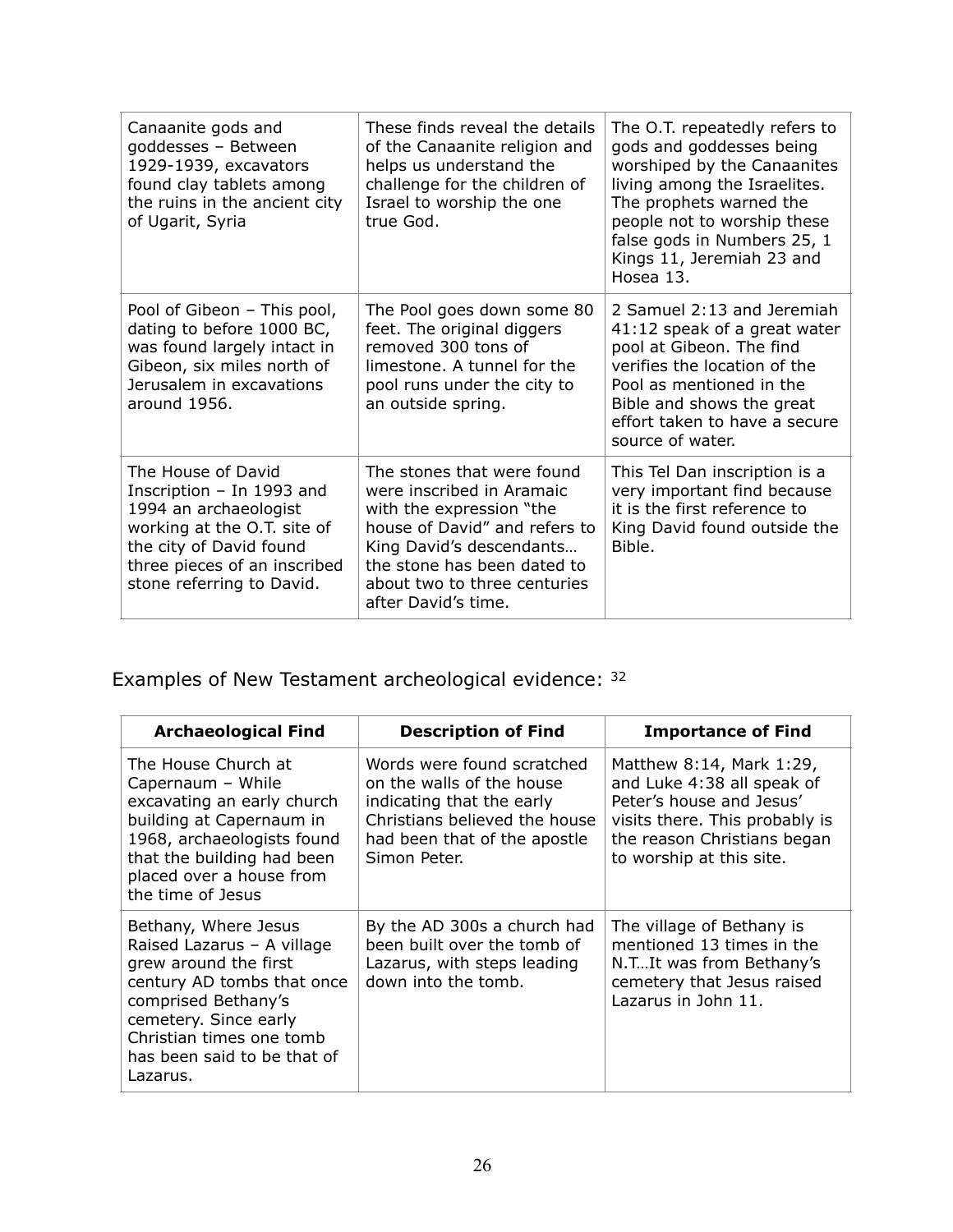| The Pontius Pilate<br>Inscription - In 1961<br>archaeologists working at<br>the ruins of Caesarea<br>Maritima, In Israel, found a<br>stone slab bearing the name<br>of Pontius Pilate, who was<br>involved in the trial of<br>Jesus. | The stone, bearing Pilate's<br>namecommemorated his<br>dedication of a temple to<br>Emperor Tiberius. | This is the oldest appearance<br>of Pilate's name to be found,<br>and it actually dates to the<br>time of Jesus. Luke 3:1 says:<br>"Now in the fifteenth year of<br>the reign of Tiberius Caesar,<br>Pontius Pilate being governor<br>of Judea, and Herod being<br>tetrarch of Galilee"        |
|--------------------------------------------------------------------------------------------------------------------------------------------------------------------------------------------------------------------------------------|-------------------------------------------------------------------------------------------------------|------------------------------------------------------------------------------------------------------------------------------------------------------------------------------------------------------------------------------------------------------------------------------------------------|
| Crucifixion Evidence – In<br>1968, the bones of a young<br>man who had been crucified<br>during N.T. times were<br>found in the Jerusalem<br>area. The bones were found<br>in a stone box bearing the<br>name "Yohanan."             | A 7-inch nail was still<br>embedded in the heel bone.                                                 | This find shows the<br>gruesome evidence of how<br>the Romans crucified persons<br>such as Jesus, Luke 23:33<br>NIV says, "When they came<br>to the place called the Skull,<br>there they crucified him<br>[Jesus], along with the<br>criminals - one on his right,<br>the other on his left." |

These are just a few examples but time and time again, archaeological evidence has confirmed the authenticity of the Word of God.

We would expect to find people, places, and objects that confirm the Word of God since these are mentioned in the Biblical record and since God does not lie.

- **◦** Numbers 23:19 says, "God is not a man, that he should lie, nor a son of man that he should change his mind."
- **◦** 1 Samuel 15:29 says, "He who is the Glory of Israel does not lie or change his mind; for he is not a man, that he should change his mind."

Where the Bible speaks historically, it is of course historically accurate.

### **3. Prophetic Evidence**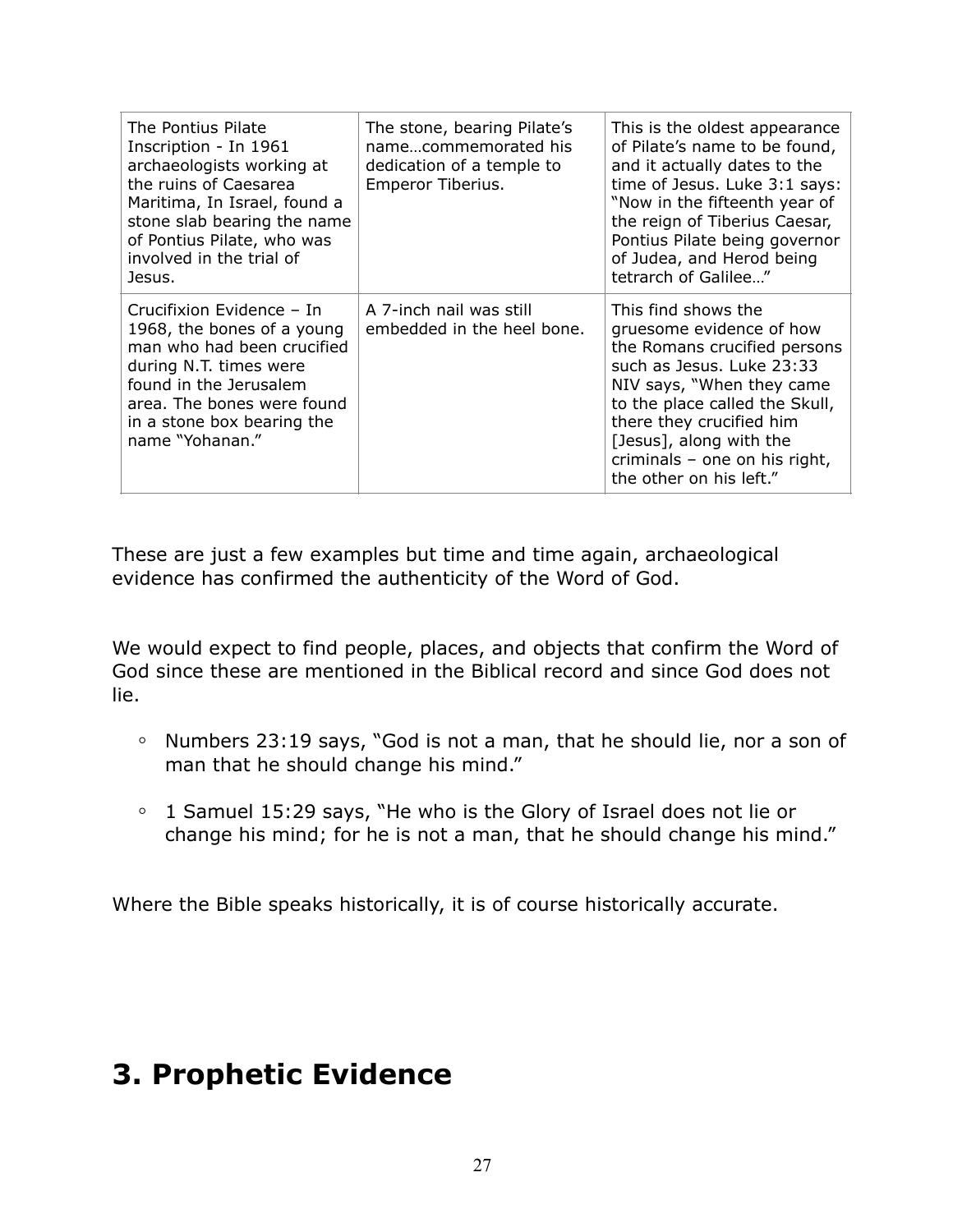One of the most compelling and strongest cases for accepting the trustworthiness of the Bible as the inspired Word of God is predictive prophecy.

Before certain events took place, God would tell us about them so that when they took place, we would have no reason to doubt His existence and authority over history.

The purpose of predictive prophecy can be seen in the following two verses:

- **◦** Isaiah 46:9, 10 says, "Remember the former things of old, for I am God, and there is no other; I am God, and there is none like Me, declaring the end from the beginning, and from ancient times things that are not yet done."
- **◦** Isaiah 48:3-5 says, "I have declared the former things from the beginning; they went forth from My mouth, and I caused them to hear it. Suddenly I did them, and they came to pass....Even from the beginning I have declared it to you...Lest you should say 'My idol has done them, and my carved image and my molded image have commanded them.'"

The Bible records many events that were given, not as vague prophecies but specific in nature. God, who is outside our time-space existence, has infinite knowledge and He is able to accurately and consistently reveal the future.

We can see in the following verse that true prophecy is given by God and not by mans will:

- **◦** 2 Peter 1:19-21 says, "And so we have the prophetic word confirmed, which you do well to heed…knowing this first, that no prophecy of Scripture is of any private interpretation, for prophecy never came by the will of man, but holy men of God spoke as they were moved by the Holy Spirit."
	- **•** The word *moved* [Greek: enegko] literally means "to be driven; carried along" and is used in Acts 27:15 and 17 in relation to the winds driving a ship along.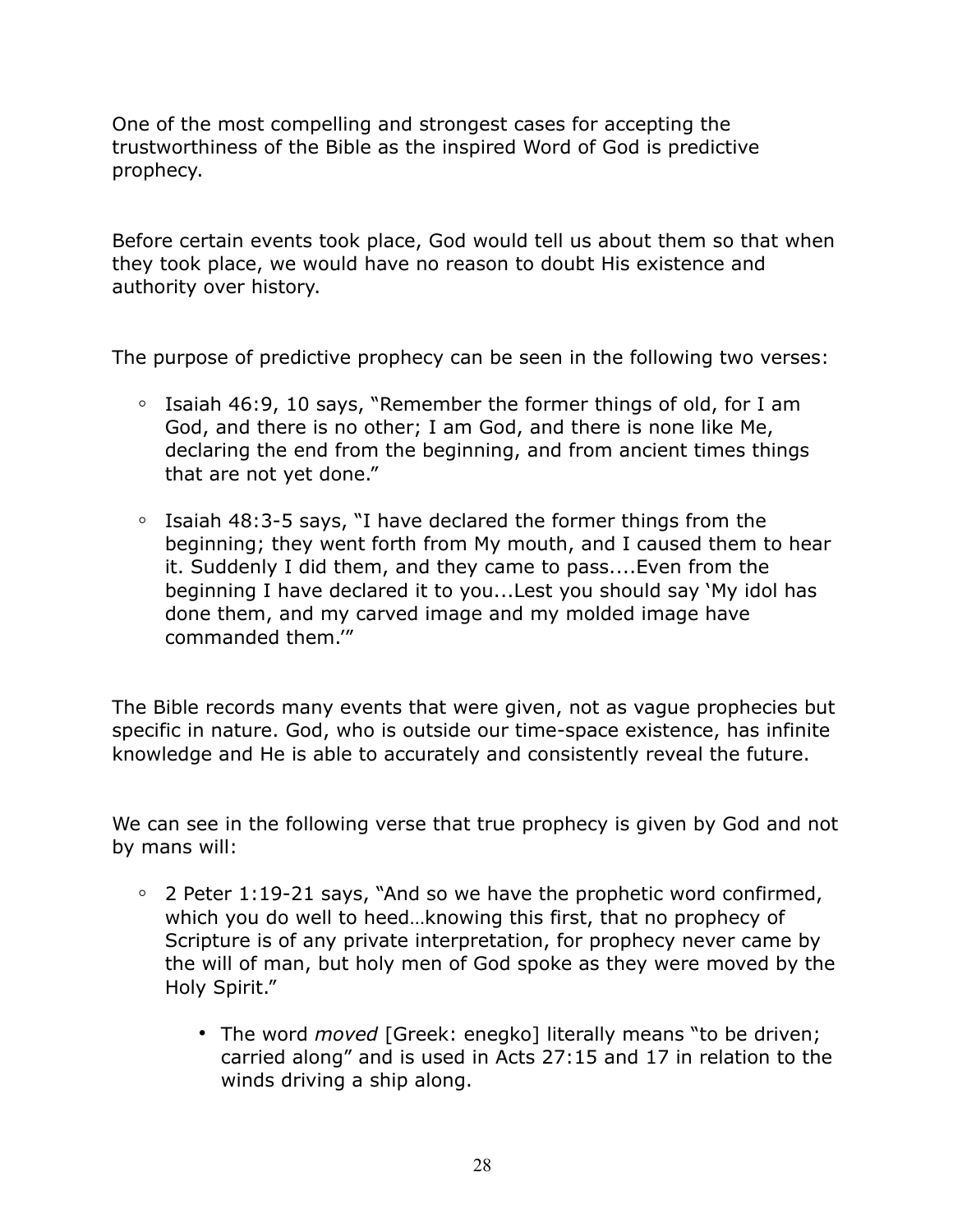**•** J. Vernon McGee says, "The Greek actually portrays the idea of a sailing vessel. The wind gets into those great sails, bellies them out, and moves the ship along. That is the way the Holy Spirit moved these men."33

Let's look at some examples of the predictive prophecy contained in the Bible:

- 1. *Cyrus Decrees Rebuilding Jerusalem* In Isaiah 44:28 45:1, written about 700 BC, Isaiah writes that a man named Cyrus will declare to the destroyed city of Jerusalem "You shall be built," and to the temple, "Your foundation shall be laid."
	- **•** What is amazing is that at the time of this writing, Jerusalem and the temple were still standing. It was around 100 years later that both were destroyed at the hand of Babylonian armies.
	- **•** Babylon was then conquered by the Persians in 539 BC and shortly after, a Persian King named Cyrus gave the decree to rebuild Jerusalem and the temple 160 years after Isaiah wrote this prophecy.
- 2. *The Destruction of Tyre* Tyre, an important Eastern Mediterranean sea port, was a great city in its day yet Ezekiel prophesied her doom and entire demolition hundreds of years in advance in Ezekiel 26:3-14.
	- "Therefore thus says the Lord God: 'Behold, I *am* against you, O Tyre, and will cause many nations to come up against you, as the sea causes its waves to come up. And they shall destroy the walls of Tyre and break down her towers; I will also scrape her dust from her, and make her like the top of a rock. It shall be *a place for* spreading nets…They will plunder your riches and pillage your merchandise; they will break down your walls and destroy your pleasant houses; they will lay your stones, your timber, and your soil in the midst of the water…I will make you like the top of a rock; you shall be *a place for* spreading nets, and you shall never be rebuilt, for I the Lord have spoken,' says the Lord God."
	- The prophecy was first partially fulfilled by King Nebuchadnezzar when he destroyed the city on the mainland and the people fled to their island, a half mile off shore. The debris was left on the mainland and the rubble was not thrown into the sea.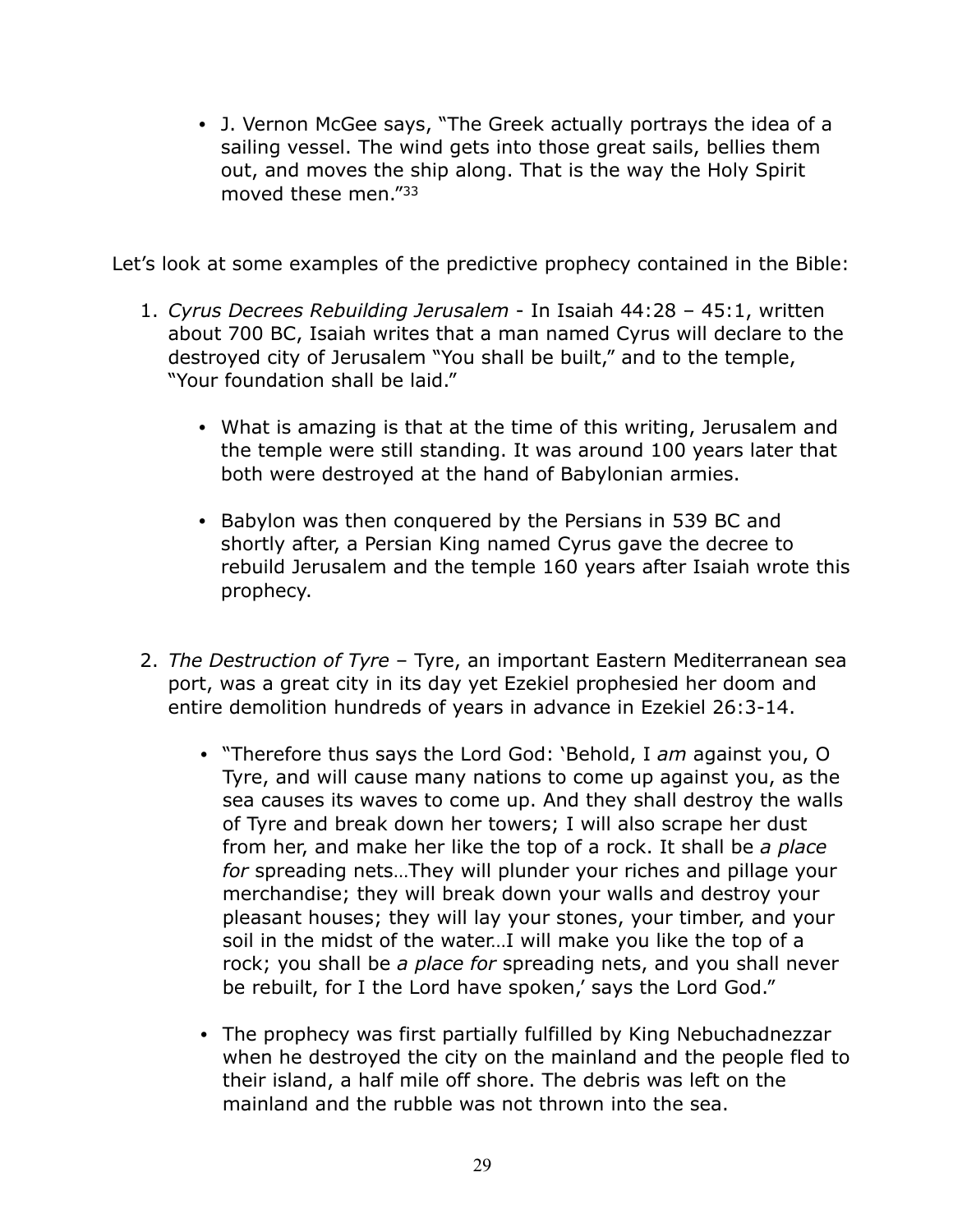- It was completely fulfilled 250 years later when Alexander the Great, infuriated at their response after requesting supplies, attacked the island city by taking the debris left from King Nebuchadnezzar's invasion and built a causeway out to the island and destroyed the city.
- The city was never rebuilt, and today, it literally is used by local fishermen for "spreading [their fishing] nets."

The Bible has a lot to say about Jesus, the coming Messiah in the Old Testament. In fact, the Old Testament contains around three hundred references or prophecies to the Messiah. We will look at a few of these in the next heading and the statistical probability that one man could fulfill even a few of them.

Predictive Prophecy is so convincing that skeptics will conclude that after the events happened, literary editors went back and "doctored" the original events to make them look like they were written before hand.

Of course, as we have seen, the trustworthiness of the Bible is evident in the scribe's reverential awe of the text as the literal Word of God.

### **4. Statistical Probability Evidence**

It is statistically preposterous that any or all of the Bible's specific, detailed prophecies could have been fulfilled through chance, good guessing, or deliberate deceit.34

Indeed, anybody with a statistical background or an understanding of the odds involved in the following statistical probabilities would be hard pressed to shrug off the following evidence.

For example, if we look at just eight of the Old Testament prophecies fulfilled by Jesus Christ, we can conclude that the odds of their coming to pass are 1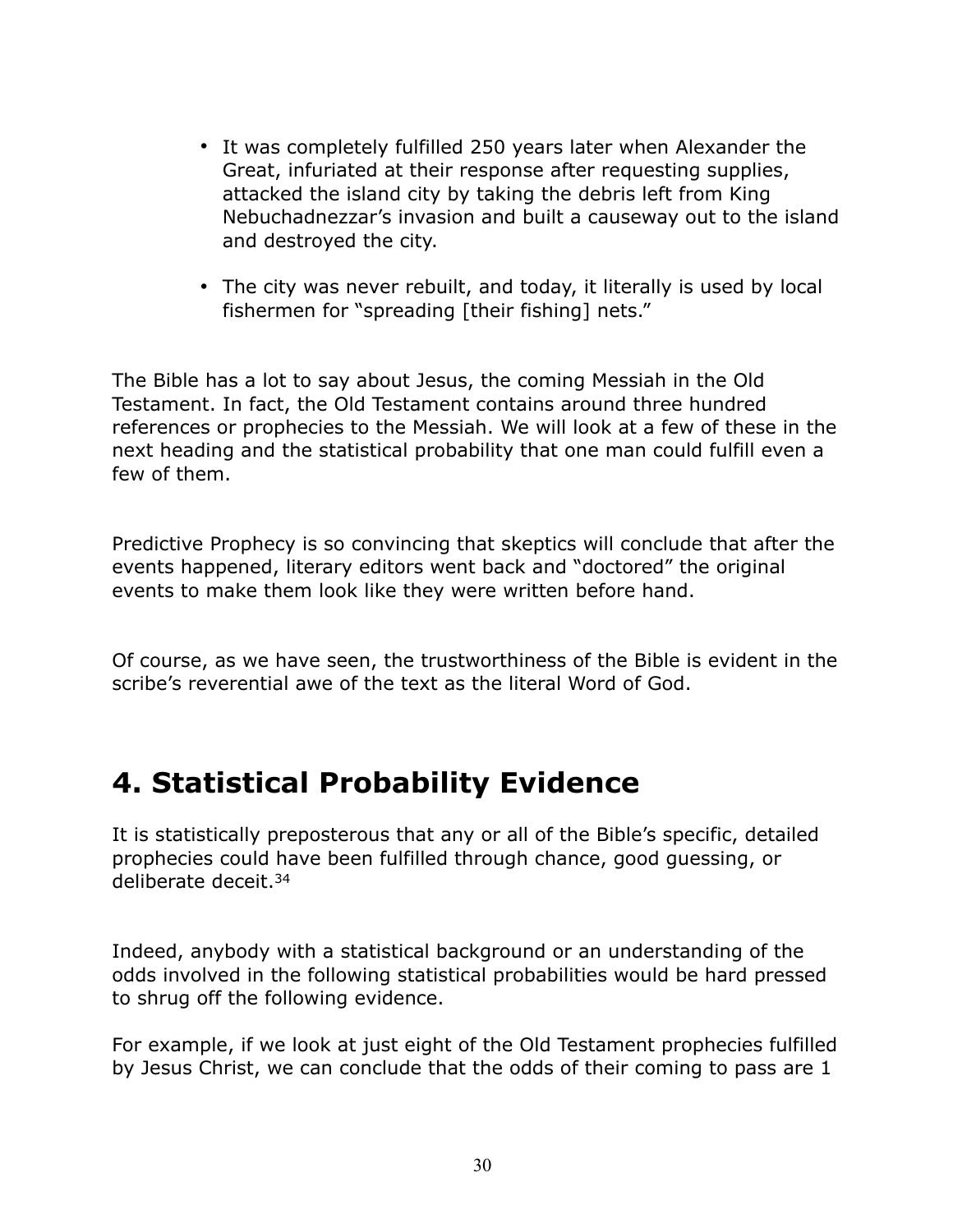in 1017 or 1 with 17 zeros after it or 100,000,000,000,000,000 chances in one!

Peter Stoner, in his book *Science Speaks* says:

"We take 10<sup>17</sup> silver dollars and lay them on the face of Texas. They will cover all of the state two feet deep. Now mark one of these silver dollars and stir the whole mass thoroughly…Blindfold a man and tell him…he must pick up the one silver dollar…What chance would he have of getting the right one? Just the same chance that the prophets would have had of writing these eight prophecies and having them come true in any one man." 35

Norman Geisler, dean and professor of theology and apologetics at Southern Evangelical Seminary, says of the Old Testament Messianic prophecies:

"These include where he would be born (Micah 5:2), how he would die, (Isaiah 53), when he would die (Daniel 9), that he would rise from the dead (Psalm 16). The odds that forty-eight of these prophecies were fulfilled in one man are about  $1/10^{157}$ . That is 1 with 157 zeros after it. If a gambler had managed to guess forty-eight horses right without a single mistake, it would be reasonable to suspect that he had inside information." 36

And Jesus fulfilled more than just forty eight prophecies and as for having inside information…"all Scripture is given by inspiration of God" (2 Timothy 3:16).

Let's take a look at some of the prophecies that even an ordinary person would not have control over such as where they were born, from which tribe and family line.

- 1. Born of the seed of woman (Genesis 3:15; Galatians 4:4)
- 2. Born of a virgin (Isaiah 7:14; Matthew 1:18, 24, 25)
- 3. Son of God (Psalm 2:7; Matthew 3:17)
- 4. Seed of Abraham (Genesis 22:18; Matthew 1:1)
- 5. Son of Isaac (Genesis 21:12; Luke 3:23, 34)
- 6. Son of Jacob (Numbers 24:17; Luke:3:23, 34)
- 7. Tribe of Judah (Genesis 49:10; Luke 3:23, 33)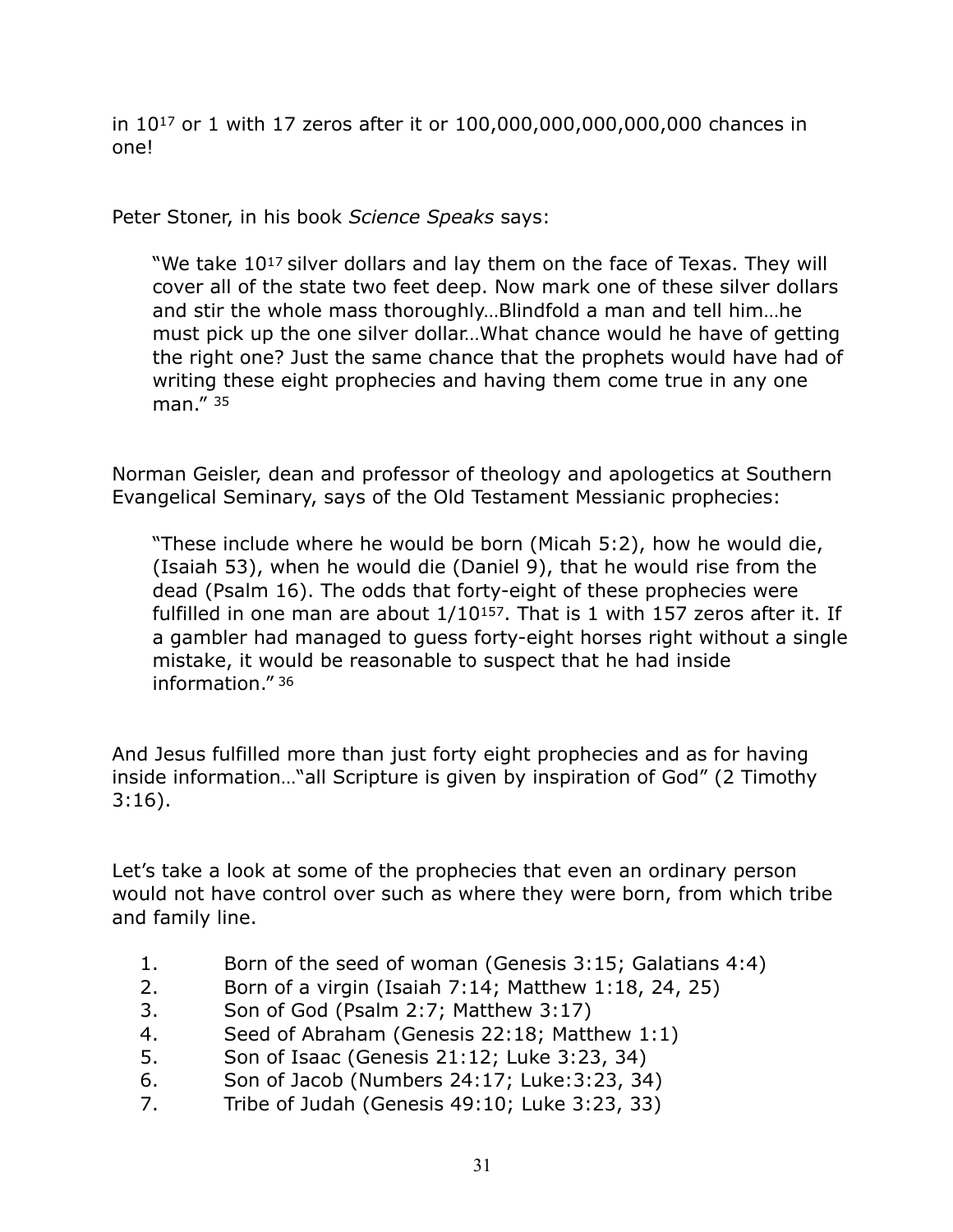- 8. Family tree of Jesse (Isaiah 11:1; Luke 3:23, 32)
- 9. House of David (Jeremiah 23:5; Luke 3:23, 31)
- 10.Born in Bethlehem (Micah 5:2; Matthew 2:1)
- 11.Presented with gifts at birth (Psalm 72:10; Matthew 2:1, 11)
- 12.Herod kills the children (Jeremiah 31:15; Matthew 2:16)

Let's take a look at the Statistical Probability as it relates to the Genesis account.

It's been said that if you can believe the first verse of the Bible, you will have no trouble believing the rest of the Bible.

Genesis 1:1 says, "In the beginning, GOD created the heavens and the earth."

When we look at the creation account, as written down in Genesis, by Moses, under the guidance of the Holy Spirit, we can see that the odds of this sheep herder, some 3,500 years ago, getting the correct order of creation accounts which are in perfect accord with the findings of modern science, are roughly 1 in 40 million or 1 in 11x10x9x8x7x6x5x4x3x2x1.37

- 1. Creation of the physical universe (space, time, matter, energy, galaxies, planets, etc.)
- 2. Transformation of the earth's atmosphere from opaque to translucent
- 3. Formation of a stable water cycle
- 4. Establishment of continent(s) and ocean(s)
- 5. Production of plants on the continent(s)
- 6. Transformation of the atmosphere from translucent to transparent
- 7. Production of small sea animals
- 8. Creation of sea mammals
- 9. Creation of birds
- 10. Making of land mammals
- 11. Creation of man

Clearly, Moses was inspired by God as were the other writers of the Old and New Testaments in order for the Bible to be so concise, so accurate in its predictive prophecy and statistical probability.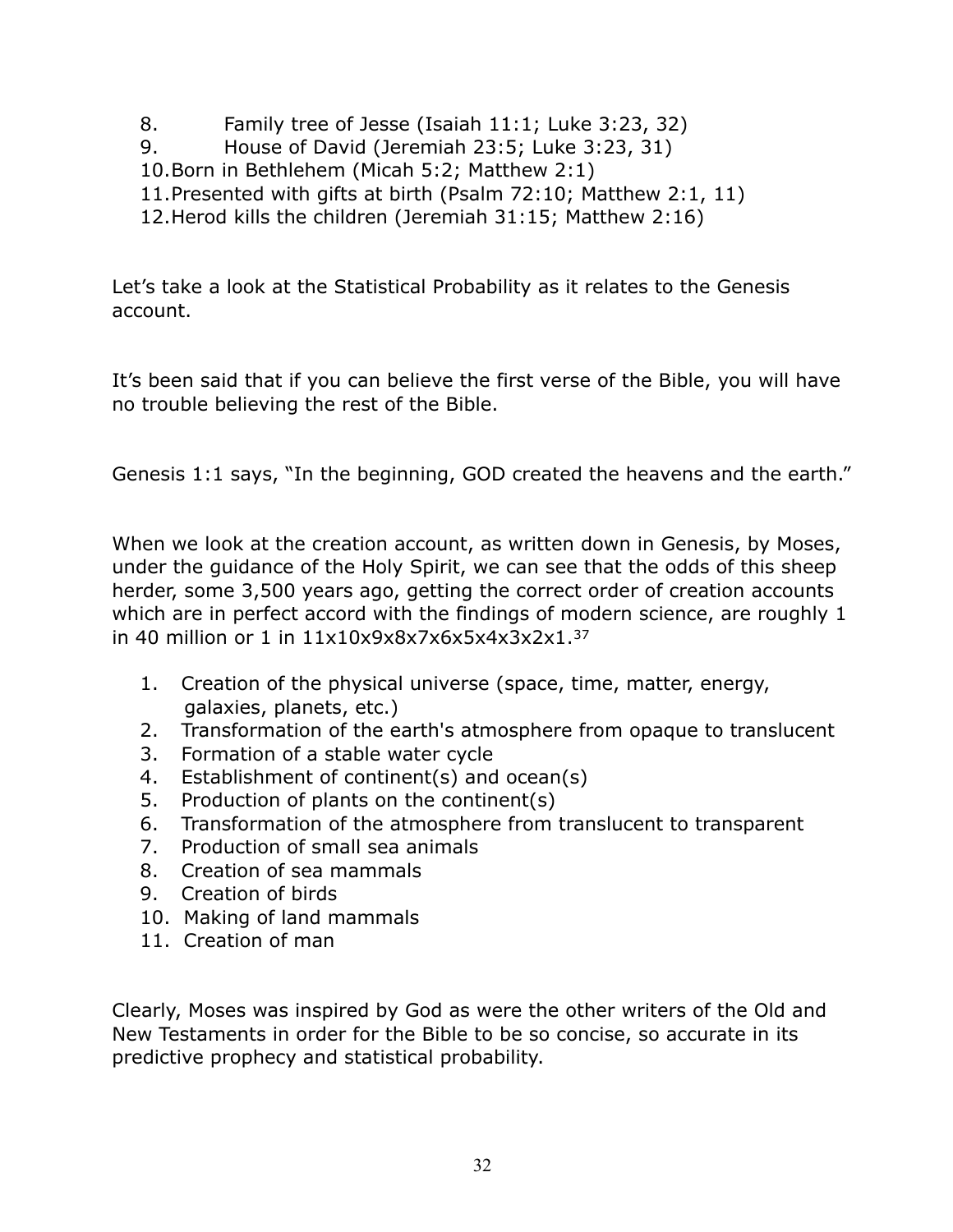# **Conclusion**

The Bible has been called the Christians (**B**)iblical (**I**)nstruction (**B**)efore (**L**)eaving (**E**)arth.

Scripture is God's Word to us. In it, He reveals His plan of redemption and salvation, His standards to live by, His rules for everyday living – His Son Jesus Christ.

We looked at the **manuscript evidence** which overwhelmingly demonstrates that through the work of textual critics, we have the most accurate copies of the originals possible. The accuracy of the manuscript copying done by the scribes is simply amazing. The scribes were just too meticulous in their practices and the quotes from the early church fathers further demonstrate that the Scripture they had back then is the same that we read today in our Bibles.

The **archaeological evidence** only assures us that the places, people, customs, and events are truly accurate in historical precision and that the archaeological findings only confirm the detailed historical statements contained in the Bible.

The **prophetic evidence** is so accurate and detailed, not vague and ambiguous, that only God, who is sovereign and in control of history and not confined or limited by space and time, could tell us what's going to happen before it does.

And finally, the **statistical probability evidence** is overwhelming. The chances that these events as described in the Bible could happen without God's intervention are, as we've seen, astronomical and indeed statistically improbable to dismiss as pure chance.

And in closing, Sir Fredrick G. Kenyon (1863-1952), former director and principal librarian of the British Museum, and one of the leading authorities on the reliability of ancient manuscripts said: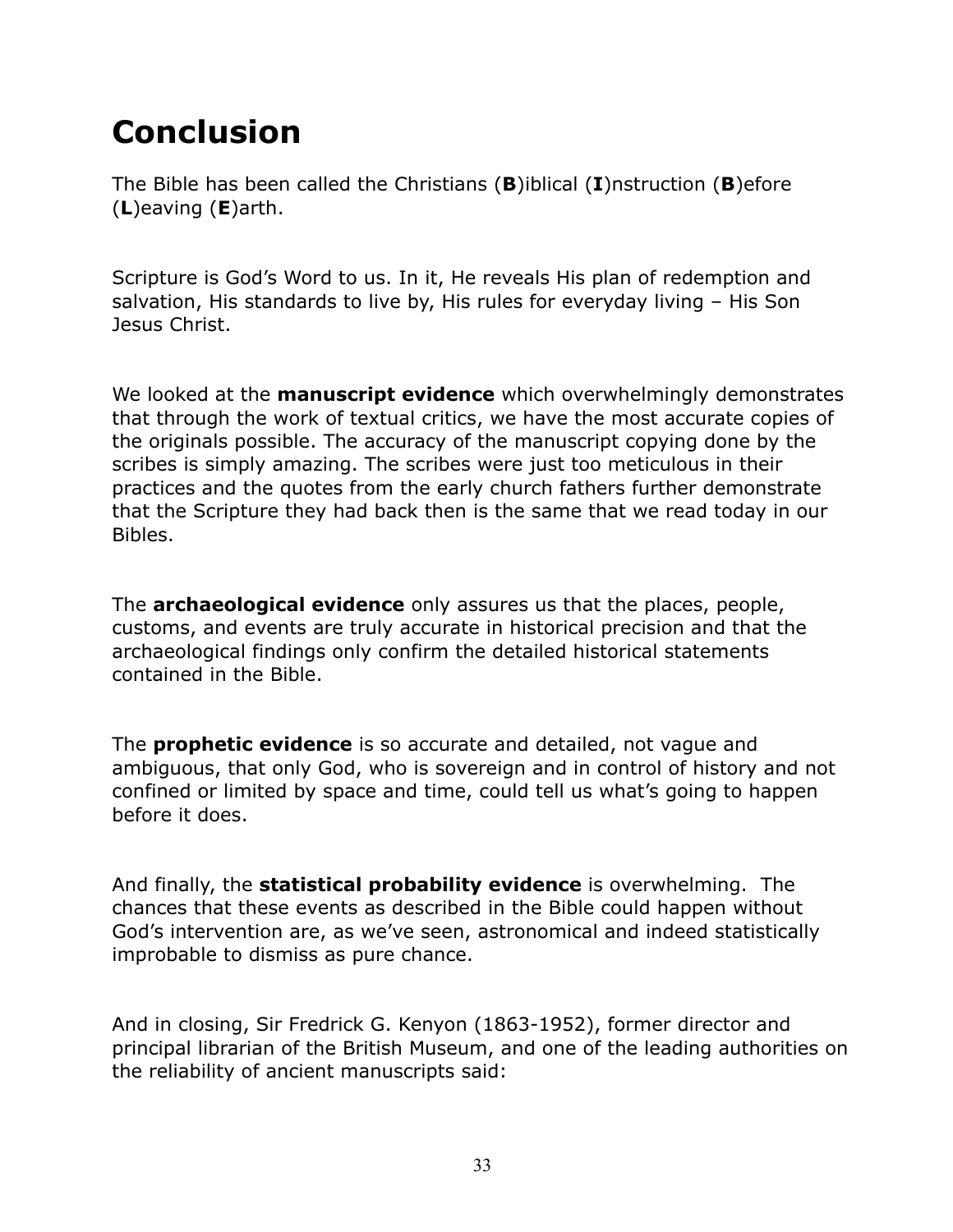"the last foundation for any doubt that the Scriptures have come down to us substantially as they were written has now been removed. Both the authenticity and the general integrity of the books of the New Testament may be regarded as finally established." 38

Sir Fredrick also noted that:

"It is reassuring at the end to find that the general result of all of these discoveries and all this study is to strengthen the proof of the authenticity of the Scriptures, and our conviction that we have in our hands, in substantial integrity, the veritable Word of God." 39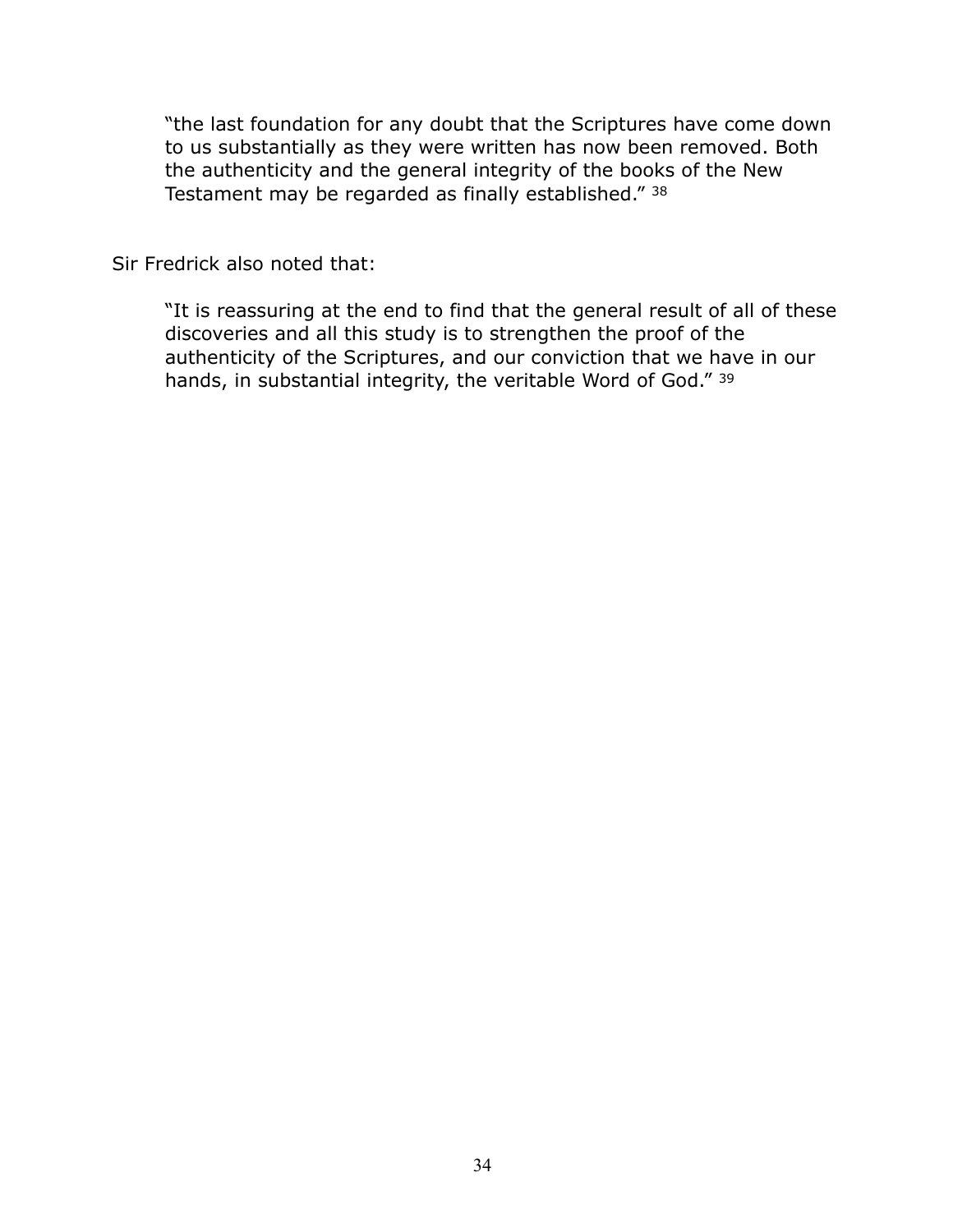#### **Resources used for this teaching and recommended reading material:**

- 1. *The Bible God's Word or Man's?,* Brian Brodersen, Calvary Chapel Publishing, 2004, ISBN 1931667942
- 2. *10 Reasons to Trust the Bible*, Don Stewart, AusAmerica Publishers, 1993, ISBN 1877825034
- 3. *How We Got the Bible*, Neil R. Lightfoot, Baker Books, 2003, ISBN 080101252X
- 4. *Baker Encyclopedia of Christian Apologetics*, Norman L. Geisler, Baker Books, 1999, ISBN 0801021510
- 5. *Can You Trust the Bible?*, Ralph O. Muncaster, Harvest House, 2000, ISBN 0736903550
- 6. *From God to Us How we got our Bible*, Norman L. Geisler & William E. Nix, 1974, Moody Press, ISBN:0802428789
- 7. *The Canon of Scripture*, F.F. Bruce, IVP Academic, 1988, ISBN: 10083081258X
- 8. *You Can Trust The Bible*, John MacArthur, Jr., Moody Press, 1988, ISBN: 0802471994
- 9. *Reasoning from the Scriptures with the Mormons*, Ron Rhodes and Marian Bodine, Harvest House, 1995, ISBN: 1565073282
- 10.*Old Testament Archaeology and the Bible,* Rose Publishing, 2004, ISNB: 9901983657
- 11.*New Testament Archaeology and the Bible,* Rose Publishing, 2003, ISBN: 9901980100
- 12.*Searching for the Original Bible*, Randall Price, Harvest House Publishing, 2007, ISBN: 0736910549

If you have questions or comments, please feel free to email info@calvaryCO.church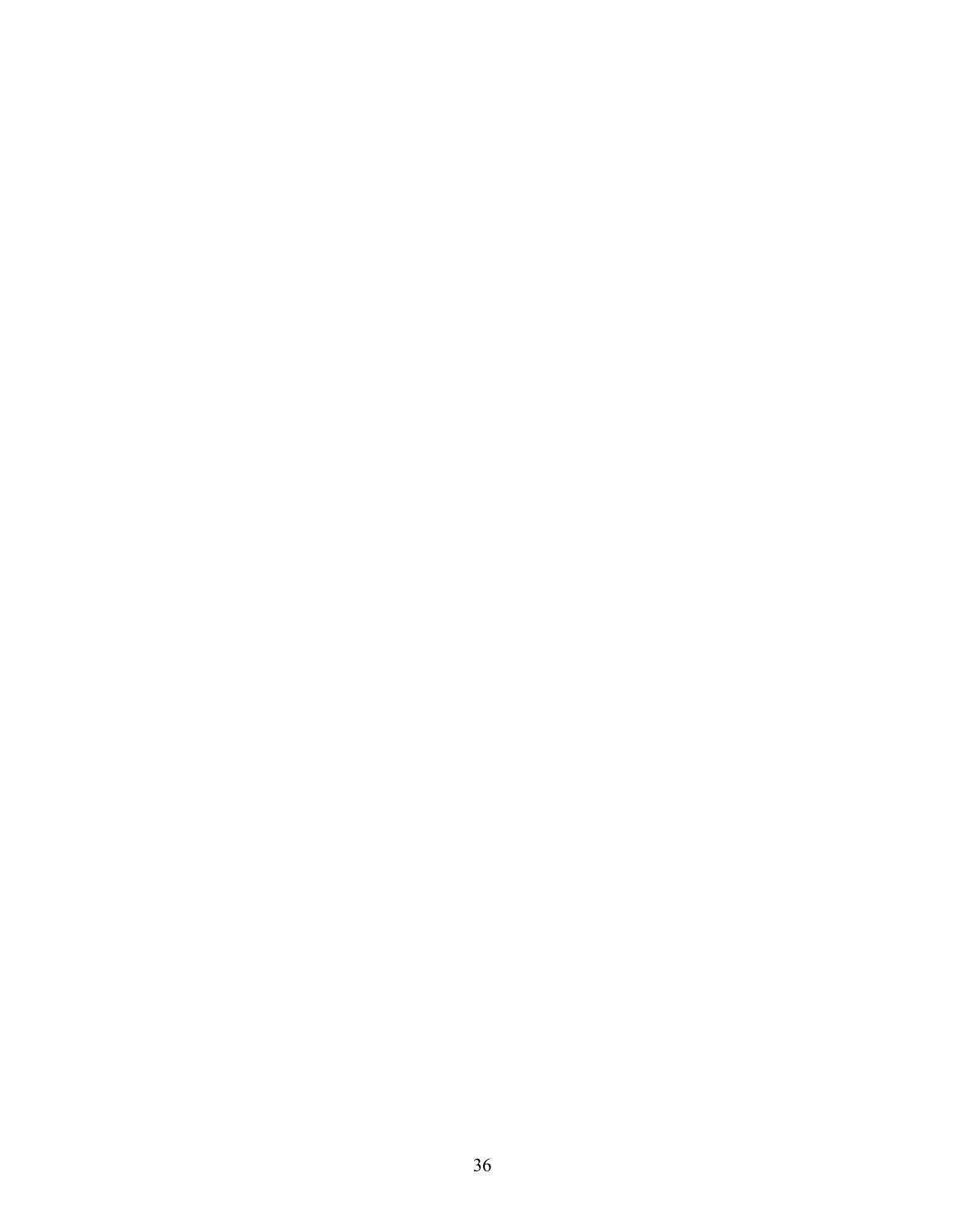#### **Notes**

- 1. Brian Broderson, *The Bible God's Word or Man's?* (Santa Ana, CA: Calvary Chapel Publishing, 2004), p. 9
- 2. Ralph O. Muncaster, *Can You Trust the Bible*, (Eugene, OR: Harvest House 2000), p. 41.
- 3. R.A. Torrey, *Ten Reasons Why I Believe the Bible is the Word of God*, 1898 as cited in Charlie H. Campbell, *One Minute Answers to Skeptics* (Aquintas Publishing, 2006), p. 48
- 4. Josh McDowell and Don Stewart, *Answers to Tough Questions* (Wheaton, IL: Tyndale House, 1980), p. 18
- 5. Norman L. Geisler and William E. Nix, *From God to Us How we got our Bible*, (Chicago, IL: Moody Press, 1974), p. 29
- 6. Ralph O. Muncaster, *Can You Trust the Bible*, (Eugene, OR: Harvest House 2000), p. 20.
- 7. Norman L. Geisler and William E. Nix, *From God to Us How we got our Bible*, (Chicago, IL: Moody Press, 1974), p. 41
- 8. Norman L. Geisler and William E. Nix, *A General Introduction to the Bible* (Chicago, IL: Moody Press, 1968), p. 29 as cited in *Reasoning from the Scriptures with the Mormons* by Ron Rhodes and Marian Bodine, p. 403.
- 9. Ron Rhodes*, Reasoning from the Scriptures with Catholics* (Eugene, OR: Harvest House Publishers, Inc., 2000), p. 41.
- 10. H. Danby. Trans. *The Mishnah* (London: Oxford University Press, 1967), p. 446 as cited in *10 Reasons to Trust the Bible*, Don Stewart (Orange, CA: AusAmerica Publishers, 1993), p. 28
- 11. Don Stewart*, 10 Reasons to Trust the Bible* (Orange, CA: AusAmerica Publishers, 1993), p. 28
- 12. Neil R. Lightfoot, *How We Got the Bible* (Grand Rapids, MI: Baker Books, 2003), p. 131
- 13. Don Stewart*, 10 Reasons to Trust the Bible* (Orange, CA: AusAmerica Publishers, 1993), p. 29
- 14. <http://www.evidenceforchristianity.org>(Power Point: How We Got the Bible)
- 15. Don Stewart*, 10 Reasons to Trust the Bible* (Orange, CA: AusAmerica Publishers, 1993), p. 30
- 16. Josh McDowell, *The New Evidence that Demands a Verdict*, (Nashville, TN: Thomas Nelson Publishers, 1999), p. 79
- 17.Randall Price*, Searching for the Original Bible* (Eugene, OR: Harvest House Publishers, 2007), pg. 77-78
- 18. Don Stewart*, 10 Reasons to Trust the Bible* (Orange, CA: AusAmerica Publishers, 1993), p. 36 and Randall Price*, Searching for the Original Bible* (Eugene, OR: Harvest House Publishers, 2007), pg. 82-83
- 19. Don Stewart*, 10 Reasons to Trust the Bible* (Orange, CA: AusAmerica Publishers, 1993), p. 36 and Randall Price*, Searching for the Original Bible* (Eugene, OR: Harvest House Publishers, 2007), pg. 114
- 20. F.F. Bruce, *The New Testament Documents: Are They Reliable* (Grand Rapids: Eerdmans, 1977). p. 15as cited in Richard Abanes, *The Truth Behind the Da Vinci Code* (Eugene, OR: Harvest House Publishers, 2004), p. 25
- 21. Norman L. Geisler, *Baker Encyclopedia of Christian Apologetics* (Grand Rapids, MI: Baker Books, 1999), pg. 529-530
- 22. *The Da Vinci Code Examined*, DVD Video and accompanying text by Charlie H. Campbell – [www.AlwaysBeReady.com](http://www.AlwaysBeReady.com)